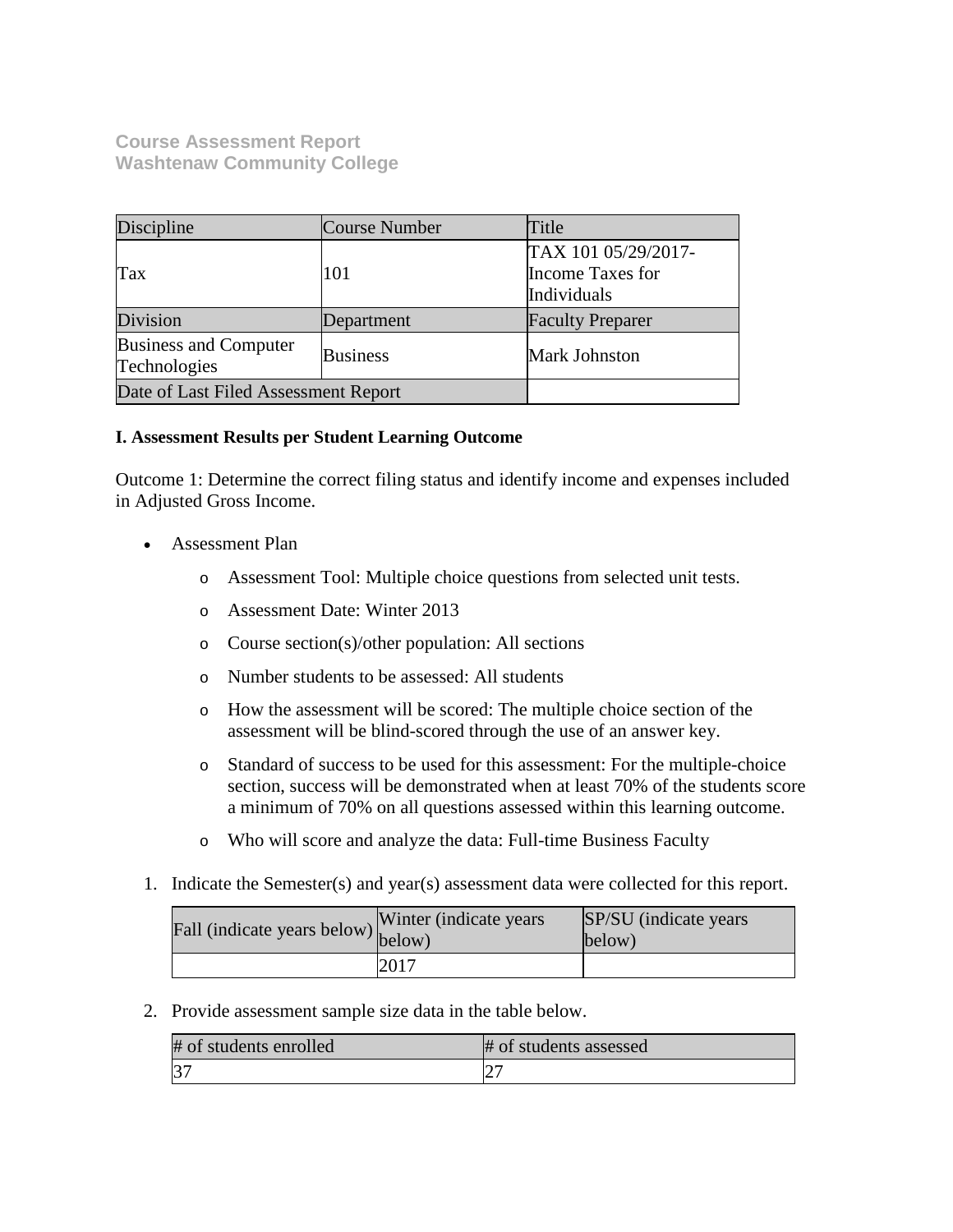3. If the number of students assessed differs from the number of students enrolled, please explain why all enrolled students were not assessed, e.g. absence, withdrawal, or did not complete activity.

There were a couple of reasons why the number of students assessed was different than the number students enrolled. Some students did not complete the Unit Test assessed because they dropped the course. Students also were allowed to drop their lowest test score. In some cases a few students opted not to take the test.

4. Describe how students from all populations (day students on campus, DL, MM, evening, extension center sites, etc.) were included in the assessment based on your selection criteria.

All students who attempted the test questions related to outcome 1 were assessed.

5. Describe the process used to assess this outcome. Include a brief description of this tool and how it was scored.

This outcome was assessed through the issuance of 20 multiple choice questions on three unit tests.

6. Briefly describe assessment results based on data collected for this outcome and tool during the course assessment. Discuss the extent to which students achieved this learning outcome and indicate whether the standard of success was met for this outcome and tool.

Met Standard of Success: Yes

Students met expectations (i.e. 70% of the students taking the assessment answered 70% correct on all questions within the learning outcome)

7. Based on your interpretation of the assessment results, describe the areas of strength in student achievement of this learning outcome.

Students have met the standard of performance for this learning outcome in Assessment 1 (i.e. multi. choice)

In Assessment 2 students excelled (i.e. Comprehensive Computer Tax Return). 95% of the students recorded/reported a minimum of 70% of the transactions/statements correctly.

Assigning several tax returns throughout the course helped bridge the gap between theory and practice.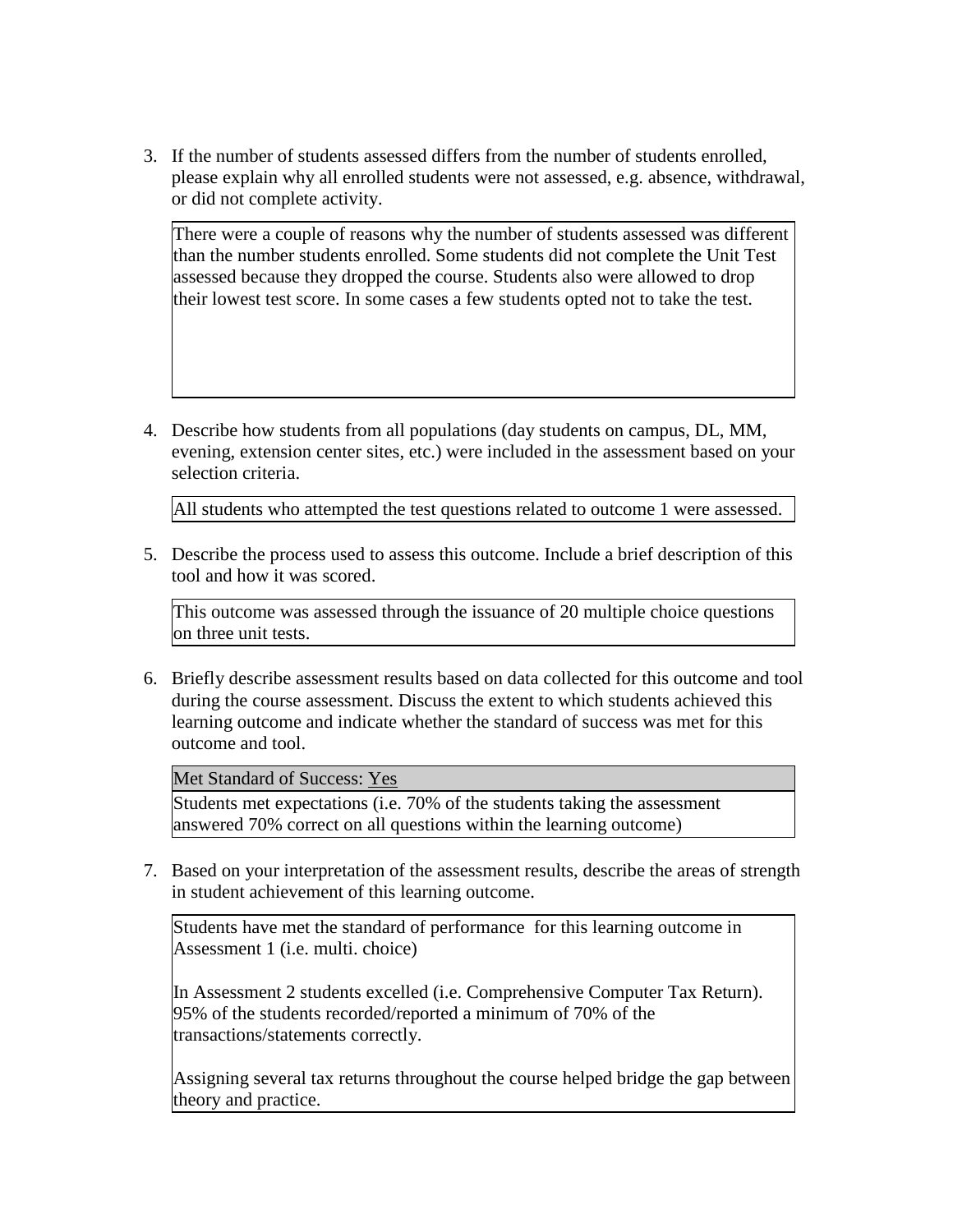8. Based on your analysis of student performance, discuss the areas in which student achievement of this learning outcome could be improved. If student met standard of success, you may wish to identify your plans for continuous improvement.

One area in learning outcome 1 where students did not perform as well was depreciation. This area will continue to be emphasized in the future.

Our plan is to continue the practice of assigning several tax returns during the semester to bridge the gap between theory and practice.

Outcome 1: Determine the correct filing status and identify income and expenses included in Adjusted Gross Income.

- Assessment Plan
	- o Assessment Tool: Comprehensive Computer Tax Return- Federal and State
	- o Assessment Date: Winter 2013
	- o Course section(s)/other population: All sections
	- o Number students to be assessed: random sample of 50% of students
	- o How the assessment will be scored: The assigned tax return will be evaluated with a problem answer key.
	- o Standard of success to be used for this assessment: 70% of the students will record/report 70% of the transactions/statements correctly.
	- o Who will score and analyze the data: Full-time Business Faculty
- 1. Indicate the Semester(s) and year(s) assessment data were collected for this report.

| Fall (indicate years below) $\begin{bmatrix} w \text{ inter} \\ below \end{bmatrix}$ | Winter (indicate years) | SP/SU (indicate years)<br>below) |
|--------------------------------------------------------------------------------------|-------------------------|----------------------------------|
|                                                                                      | 2017                    |                                  |

2. Provide assessment sample size data in the table below.

| # of students enrolled | # of students assessed |
|------------------------|------------------------|
| 37                     |                        |

3. If the number of students assessed differs from the number of students enrolled, please explain why all enrolled students were not assessed, e.g. absence, withdrawal, or did not complete activity.

There were a couple of reasons why the number of students assessed was different than the number students enrolled. Some students did not complete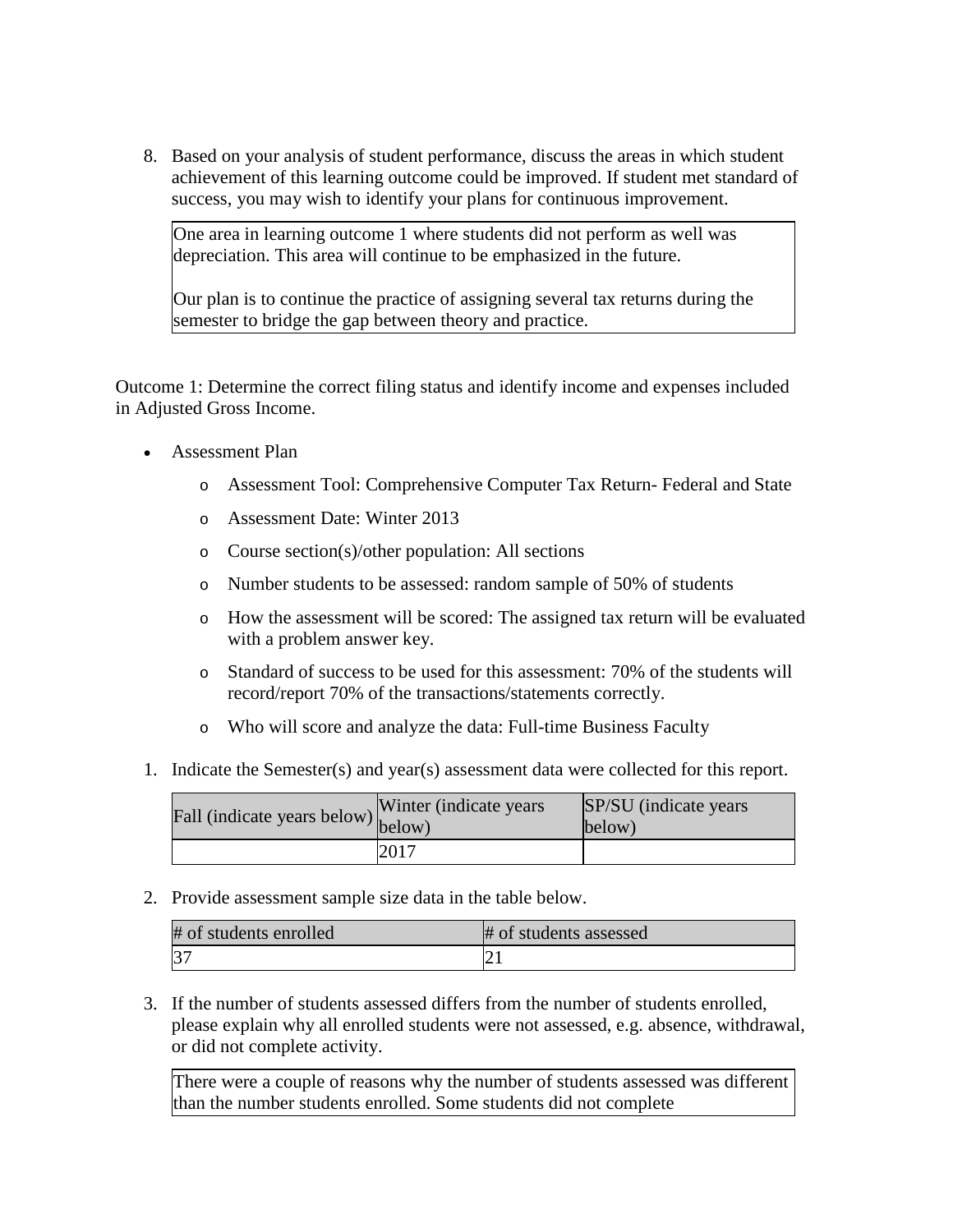the Comprehensive Computer Tax return. Other students dropped the course and did not complete the assessment.

4. Describe how students from all populations (day students on campus, DL, MM, evening, extension center sites, etc.) were included in the assessment based on your selection criteria.

All students who completed the Comprehensive Computer Tax Return were assessed.

5. Describe the process used to assess this outcome. Include a brief description of this tool and how it was scored.

All students were assessed using a Comprehensive Computerized Tax Return using H&R Block software.

6. Briefly describe assessment results based on data collected for this outcome and tool during the course assessment. Discuss the extent to which students achieved this learning outcome and indicate whether the standard of success was met for this outcome and tool.

Met Standard of Success: Yes

Students performed above expectations. 95% of the students recorded/reported a minimum of 70% of the transactions/statements correctly.

7. Based on your interpretation of the assessment results, describe the areas of strength in student achievement of this learning outcome.

Students have met the standard of performance for this learning outcome in Assessment 1 (i.e. multi. choice)

In Assessment 2 students excelled (i.e. Comprehensive Computer Tax Return). 95% of the students recorded/reported a minimum of 70% of the transactions/statements correctly.

Assigning several tax returns throughout the course helped bridge the gap between theory and practice.

8. Based on your analysis of student performance, discuss the areas in which student achievement of this learning outcome could be improved. If student met standard of success, you may wish to identify your plans for continuous improvement.

One area in learning outcome 1 where students did not perform as well was depreciation. This area will continue to be emphasized in the future.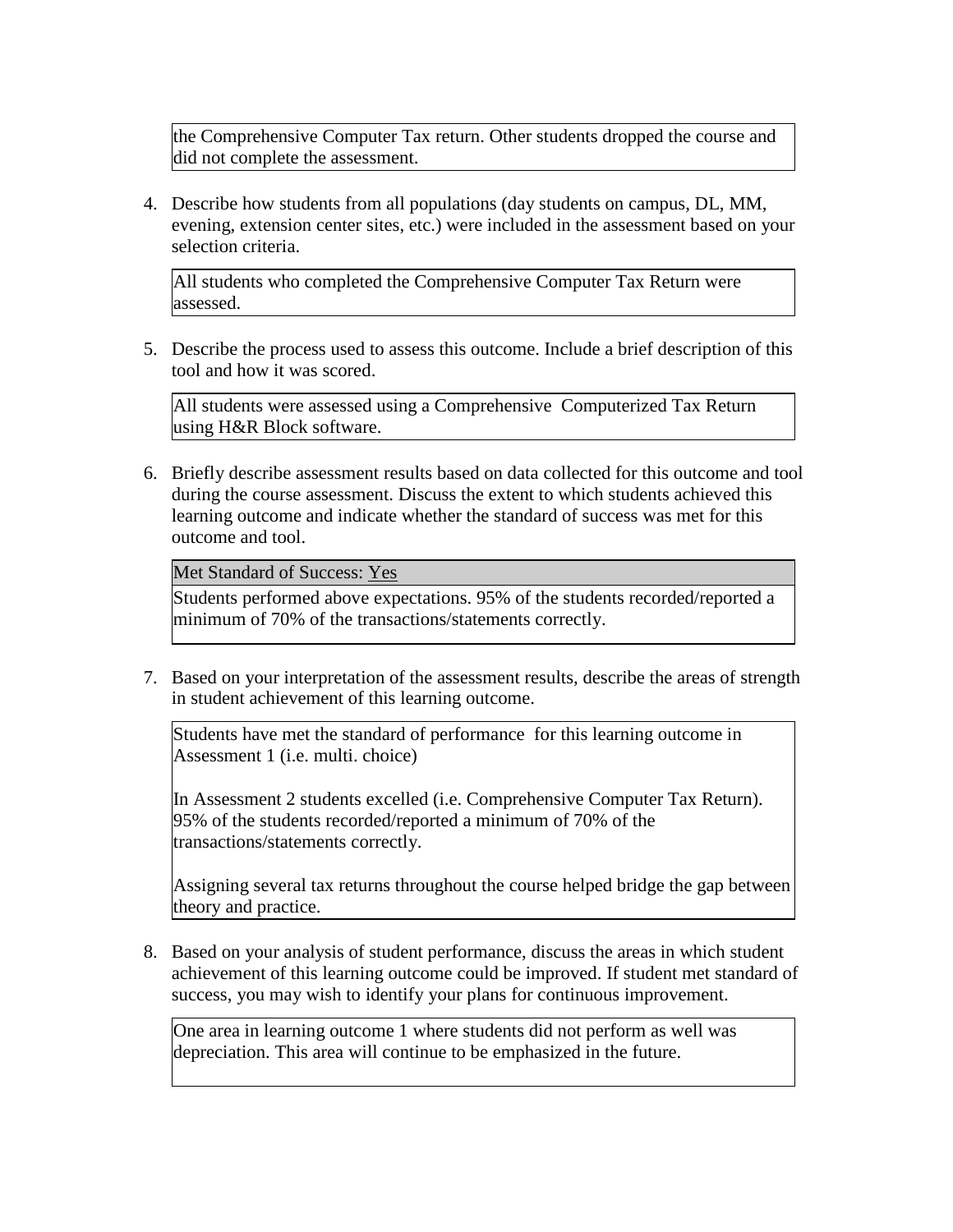Our plan is to continue the practice of assigning several tax returns during the semester to bridge the gap between theory and practice.

Outcome 2: Identify the deductions included in arriving at Taxable Income.

- Assessment Plan
	- o Assessment Tool: Multiple choice questions from selected unit tests.
	- o Assessment Date: Winter 2013
	- o Course section(s)/other population: All sections
	- o Number students to be assessed: All students
	- o How the assessment will be scored: The multiple choice section of the assessment will be blind-scored through the use of an answer key.
	- o Standard of success to be used for this assessment: For the multiple-choice section, success will be demonstrated when at least 70% of the students score a minimum of 70% on all questions assessed within this learning outcome.
	- o Who will score and analyze the data: Full-time Business Faculty
- 1. Indicate the Semester(s) and year(s) assessment data were collected for this report.

| Fall (indicate years below) $\begin{bmatrix} \text{w}\text{m} \\ \text{below} \end{bmatrix}$ | Winter (indicate years) | SP/SU (indicate years)<br>below) |
|----------------------------------------------------------------------------------------------|-------------------------|----------------------------------|
|                                                                                              | 2017                    |                                  |

2. Provide assessment sample size data in the table below.

| # of students enrolled | # of students assessed |
|------------------------|------------------------|
| $ 3-$                  |                        |

3. If the number of students assessed differs from the number of students enrolled, please explain why all enrolled students were not assessed, e.g. absence, withdrawal, or did not complete activity.

There were a couple of reasons why the number of students assessed was different than the number students enrolled. Some students did not complete the Unit Test assessed because they dropped the course. Students also were allowed to drop their lowest test score. In some cases a few students opted not to take the test.

4. Describe how students from all populations (day students on campus, DL, MM, evening, extension center sites, etc.) were included in the assessment based on your selection criteria.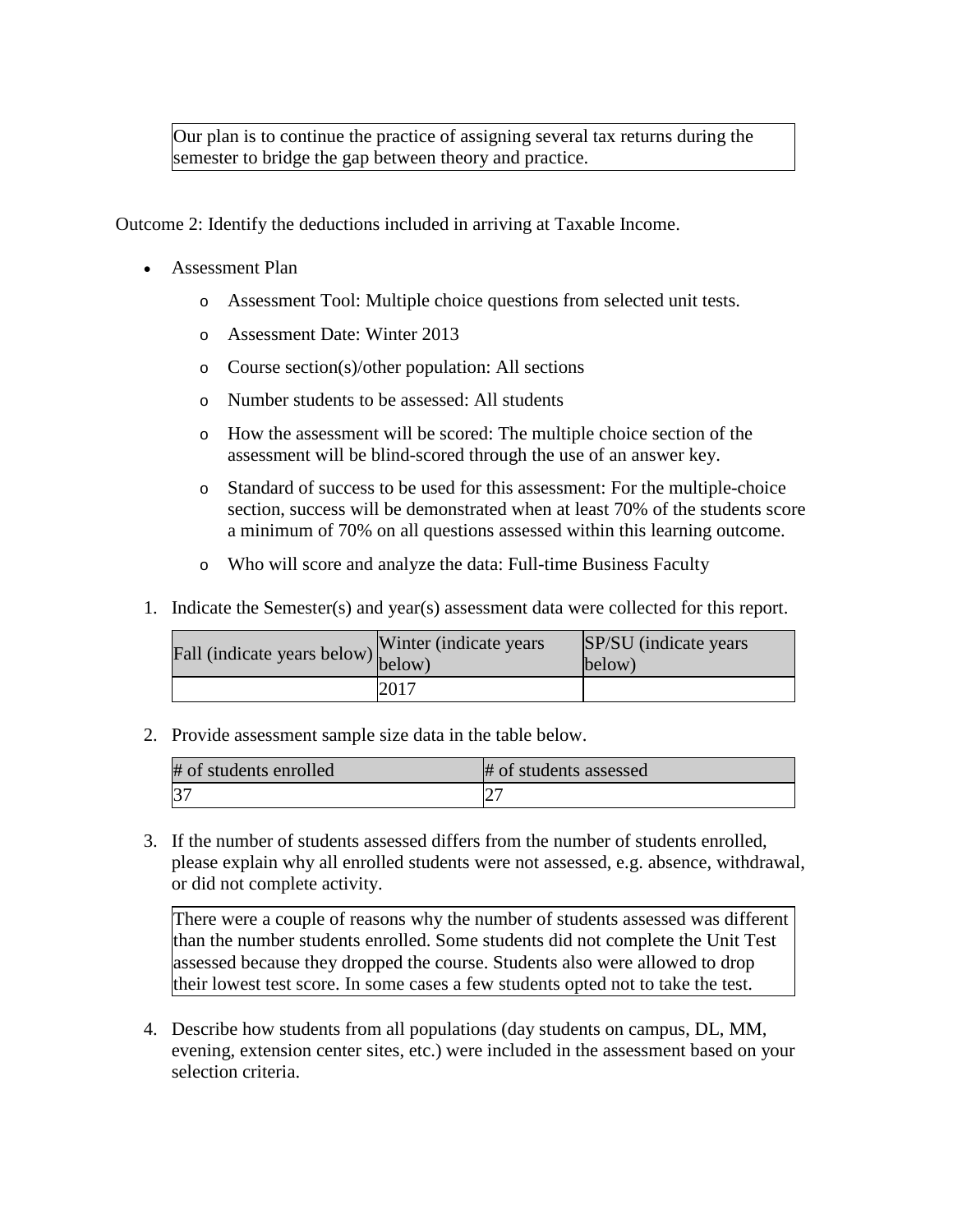All students who attempted the test questions related to outcome 2 were assessed.

5. Describe the process used to assess this outcome. Include a brief description of this tool and how it was scored.

This outcome was assessed through the issuance of 20 multiple choice questions on two unit tests.

6. Briefly describe assessment results based on data collected for this outcome and tool during the course assessment. Discuss the extent to which students achieved this learning outcome and indicate whether the standard of success was met for this outcome and tool.

Met Standard of Success: Yes

Students met expectations (i.e. 75% of the students taking he assessment answered 70% correct on all questions within the learning outcome)

7. Based on your interpretation of the assessment results, describe the areas of strength in student achievement of this learning outcome.

Students have met the standard of performance for this learning outcome in Assessment 1 (i.e. mult. choice)

In Assessment 2 students excelled (i.e. Comprehensive Computer Tax Return). 95% of the students recorded/reported a minimum of 70% of the transactions/statements correctly.

Assigning several tax returns throughout the course helped bridge the gap between theory and practice.

8. Based on your analysis of student performance, discuss the areas in which student achievement of this learning outcome could be improved. If student met standard of success, you may wish to identify your plans for continuous improvement.

Two areas in learning outcome 2 where students did not perform as well was on questions related to medical expenses allowed as deductions and the standard deduction allowed for different filing status's. These areas will continue to be emphasized in the future.

Our plan is to continue the practice of assigning several tax returns during the semester to bridge the gap between theory and practice.

Outcome 2: Identify the deductions included in arriving at Taxable Income.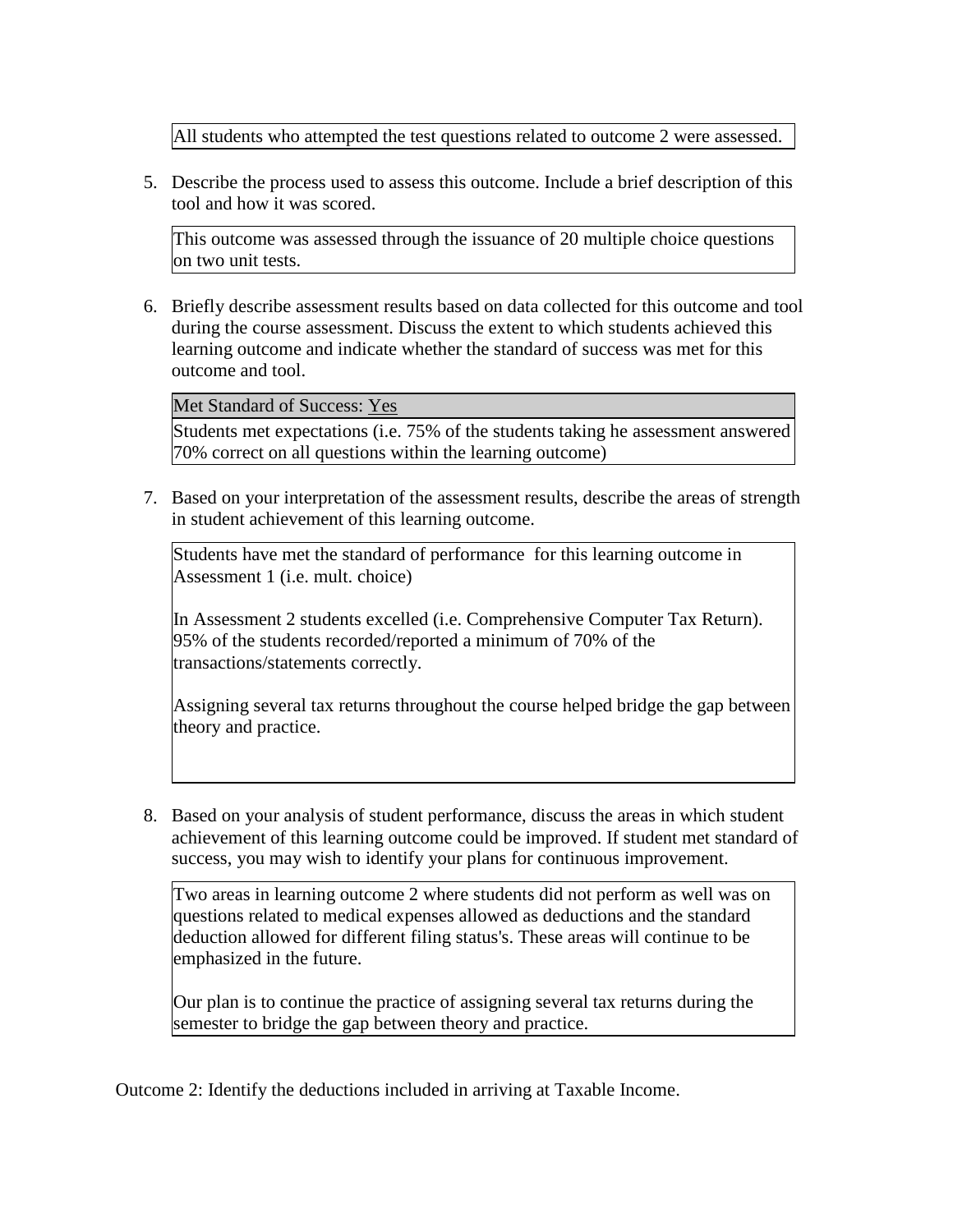- Assessment Plan
	- o Assessment Tool: Comprehensive Computer Tax Return- Federal and State.
	- o Assessment Date: Winter 2013
	- o Course section(s)/other population: All sections
	- o Number students to be assessed: random sample of 50% of students
	- o How the assessment will be scored: The assigned tax return will be evaluated with a problem answer key.
	- o Standard of success to be used for this assessment: 70% of the students will record/report 70% of the transactions/statements correctly.
	- o Who will score and analyze the data: Full-time Business Faculty
- 1. Indicate the Semester(s) and year(s) assessment data were collected for this report.

| Fall (indicate years below) $\begin{bmatrix} w \text{ inter} \\ below \end{bmatrix}$ | Winter (indicate years) | SP/SU (indicate years)<br>below) |
|--------------------------------------------------------------------------------------|-------------------------|----------------------------------|
|                                                                                      | 2017                    |                                  |

| # of students enrolled | # of students assessed |
|------------------------|------------------------|
| $ 3-$                  |                        |

3. If the number of students assessed differs from the number of students enrolled, please explain why all enrolled students were not assessed, e.g. absence, withdrawal, or did not complete activity.

There were a couple of reasons why the number of students assessed was different than the number students enrolled. Some students did not complete the Comprehensive Computer Tax return. Other students dropped the course and did not complete the assessment.

4. Describe how students from all populations (day students on campus, DL, MM, evening, extension center sites, etc.) were included in the assessment based on your selection criteria.

All students who completed the Comprehensive Computer Tax Return were assessed.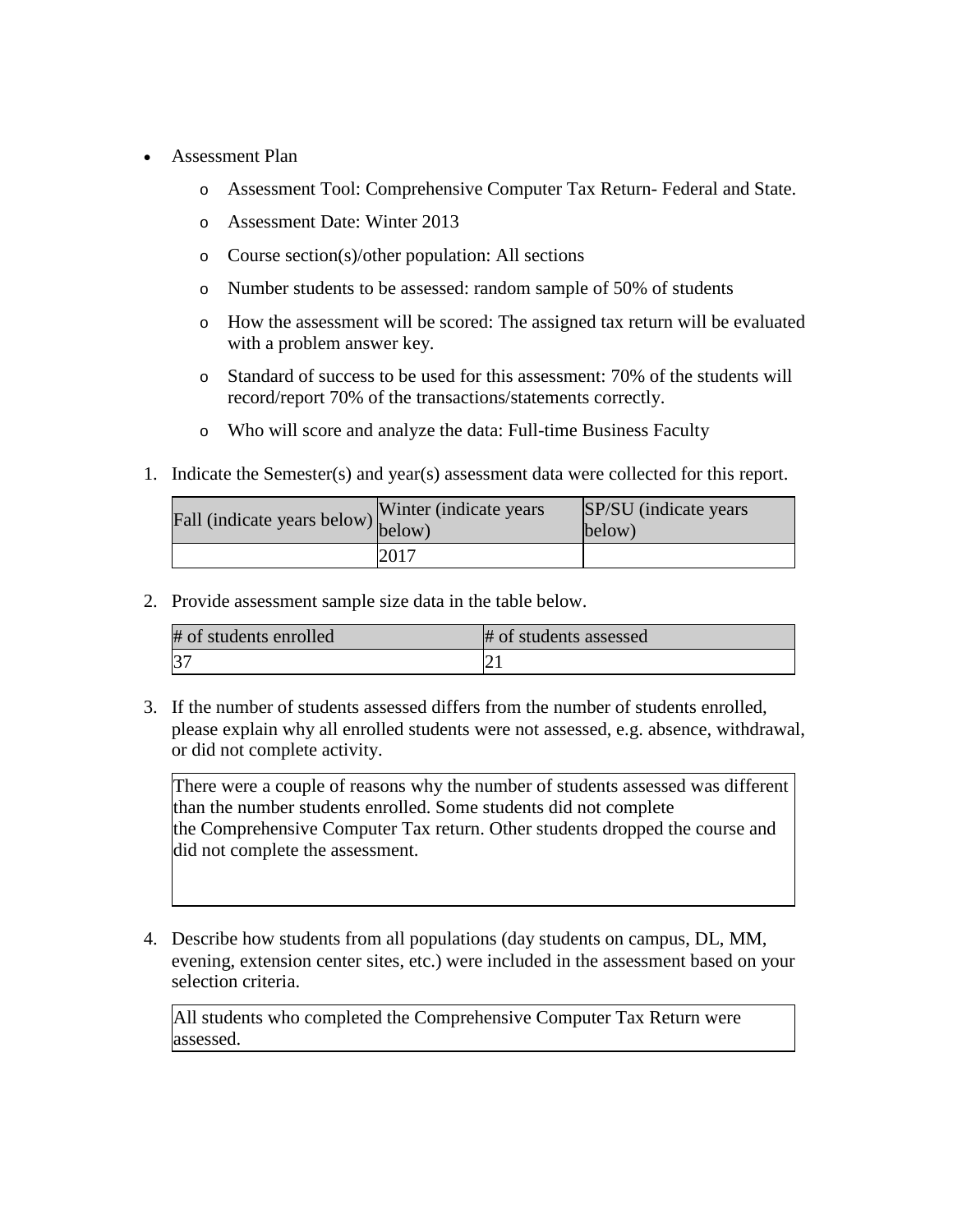5. Describe the process used to assess this outcome. Include a brief description of this tool and how it was scored.

All students were assessed using a Comprehensive Computer Tax Return using H&R Block software.

6. Briefly describe assessment results based on data collected for this outcome and tool during the course assessment. Discuss the extent to which students achieved this learning outcome and indicate whether the standard of success was met for this outcome and tool.

Met Standard of Success: Yes

Students performed above expectations. 95% of the students recorded/reported a minimum of 70% of the transactions/statements correctly.

7. Based on your interpretation of the assessment results, describe the areas of strength in student achievement of this learning outcome.

Students have met the standard of performance for this learning outcome in Assessment 1 (i.e. mult. choice)

In Assessment 2 students excelled (i.e. Comprehensive Computer Tax Return). 95% of the students recorded/reported a minimum of 70% of the transactions/statements correctly.

Assigning several tax returns throughout the course helped bridge the gap between theory and practice.

8. Based on your analysis of student performance, discuss the areas in which student achievement of this learning outcome could be improved. If student met standard of success, you may wish to identify your plans for continuous improvement.

Two areas in learning outcome 2 where students did not perform as well was on questions related to medical expenses allowed as deductions and the standard deduction allowed for different filing status's. These areas will continue to be emphasized in the future.

Our plan is to continue the practice of assigning several tax returns during the semester to bridge the gap between theory and practice.

Outcome 3: Identify credits and other items in arriving at the total tax, and determine the income tax owed or refund to be received when filing a tax return.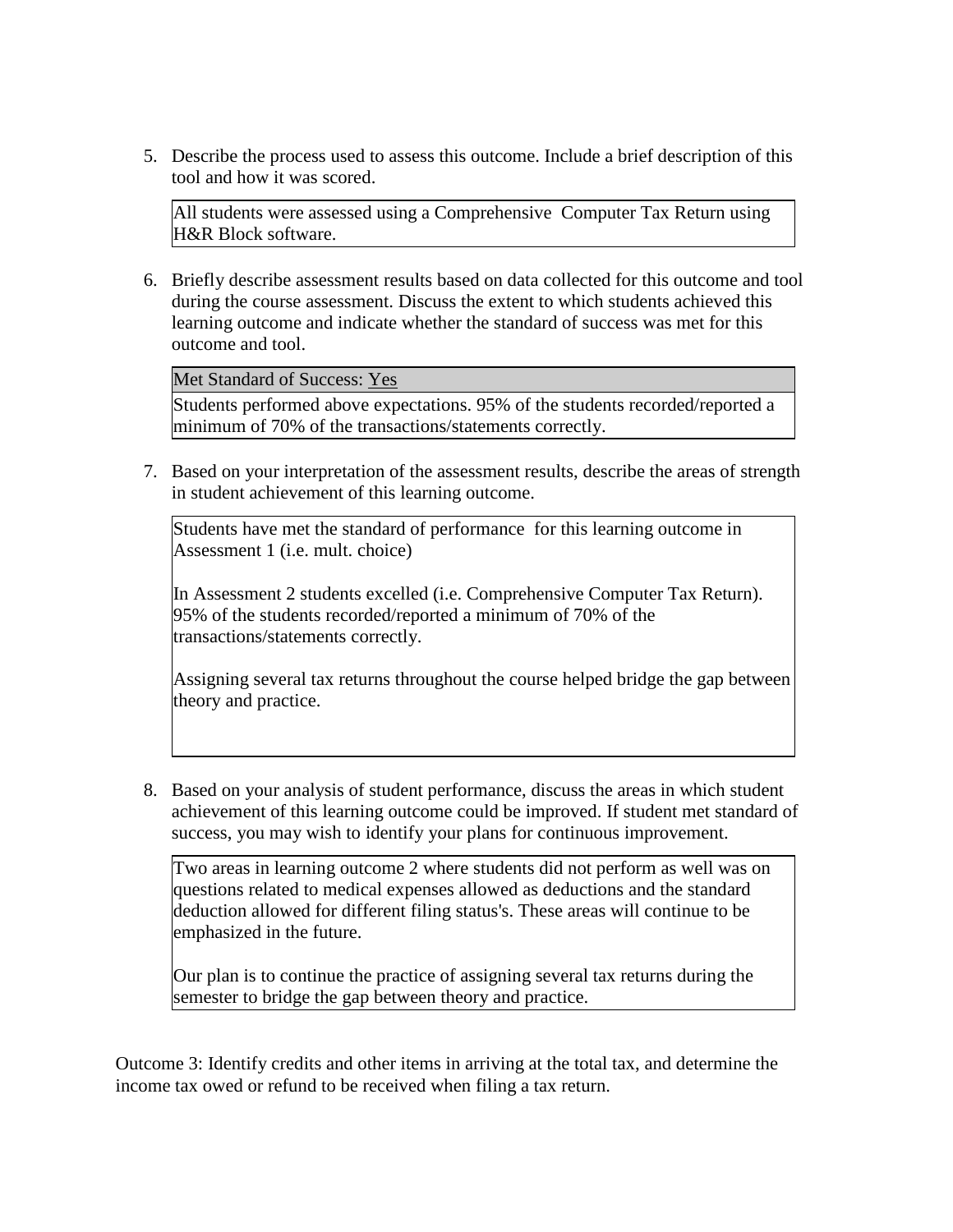- Assessment Plan
	- o Assessment Tool: Multiple choice questions from selected unit tests.
	- o Assessment Date: Winter 2013
	- o Course section(s)/other population: All sections
	- o Number students to be assessed: All students
	- o How the assessment will be scored: The multiple choice section of the assessment will be blind-scored through the use of an answer key.
	- o Standard of success to be used for this assessment: For the multiple-choice section, success will be demonstrated when at least 70% of the students score a minimum of 70% on all questions assessed within this learning outcome.
	- o Who will score and analyze the data: Full-time Business Faculty
- 1. Indicate the Semester(s) and year(s) assessment data were collected for this report.

| Fall (indicate years below) below) | Winter (indicate years) | SP/SU (indicate years)<br>below) |
|------------------------------------|-------------------------|----------------------------------|
|                                    | 2017                    |                                  |

| # of students enrolled | # of students assessed |
|------------------------|------------------------|
|                        |                        |

3. If the number of students assessed differs from the number of students enrolled, please explain why all enrolled students were not assessed, e.g. absence, withdrawal, or did not complete activity.

There were a couple of reasons why the number of students assessed was different than the number students enrolled. Some students did not complete the Unit Test assessed because they dropped the course. Students also were allowed to drop their lowest test score. In some cases a few students opted not to take the test.

4. Describe how students from all populations (day students on campus, DL, MM, evening, extension center sites, etc.) were included in the assessment based on your selection criteria.

All students who attempted the test questions related to outcome 3 were assessed.

5. Describe the process used to assess this outcome. Include a brief description of this tool and how it was scored.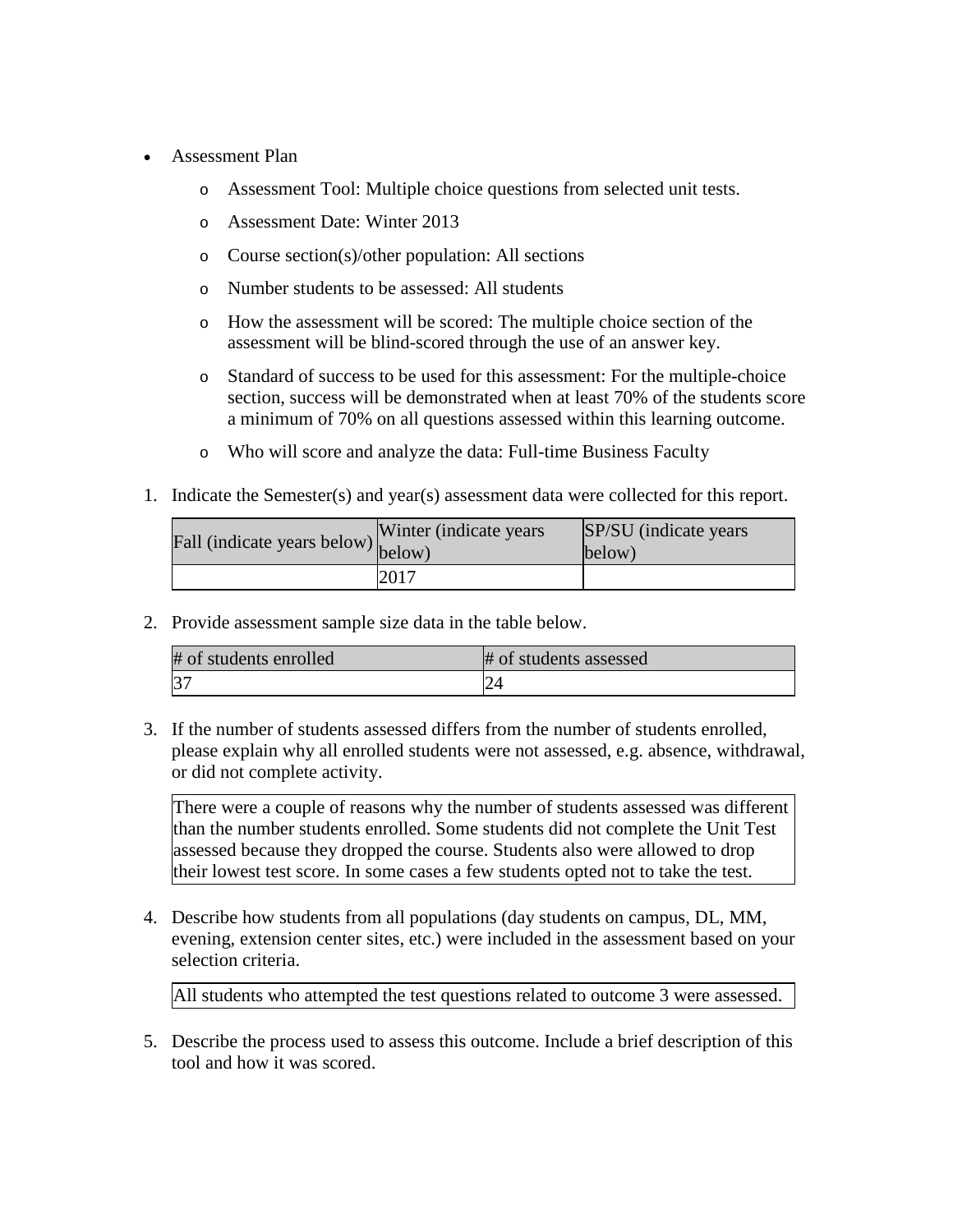This outcome was assessed through the issuance of 13 multiple choice questions on the third unit tests.

6. Briefly describe assessment results based on data collected for this outcome and tool during the course assessment. Discuss the extent to which students achieved this learning outcome and indicate whether the standard of success was met for this outcome and tool.

Met Standard of Success: Yes

Students met expectations (i.e. 77% of the students taking he assessment answered 70% correct on all questions within the learning outcome)

7. Based on your interpretation of the assessment results, describe the areas of strength in student achievement of this learning outcome.

Students have met the standard of performance for this learning outcome in Assessment 1 (i.e. mult. choice)

In Assessment 2 students excelled (i.e. Comprehensive Computer Tax Return). 100% of the students recorded/reported a minimum of 70% of the transactions/statements correctly.

Assigning several tax returns throughout the course helped bridge the gap between theory and practice.

8. Based on your analysis of student performance, discuss the areas in which student achievement of this learning outcome could be improved. If student met standard of success, you may wish to identify your plans for continuous improvement.

Two areas in learning outcome 3 where students did not perform as well were on questions related to: 1. Determining the qualifying dependent care expenses allowed in the computation of the Child and Dependent Care Credit. 2. The computation of the Alternative Minimum Tax. These areas will continue to be emphasized in the future.

Our plan is to continue the practice of assigning several tax returns during the semester to bridge the gap between theory and practice.

Outcome 3: Identify credits and other items in arriving at the total tax, and determine the income tax owed or refund to be received when filing a tax return.

- Assessment Plan
	- o Assessment Tool: Comprehensive Computer Tax Return- Federal and State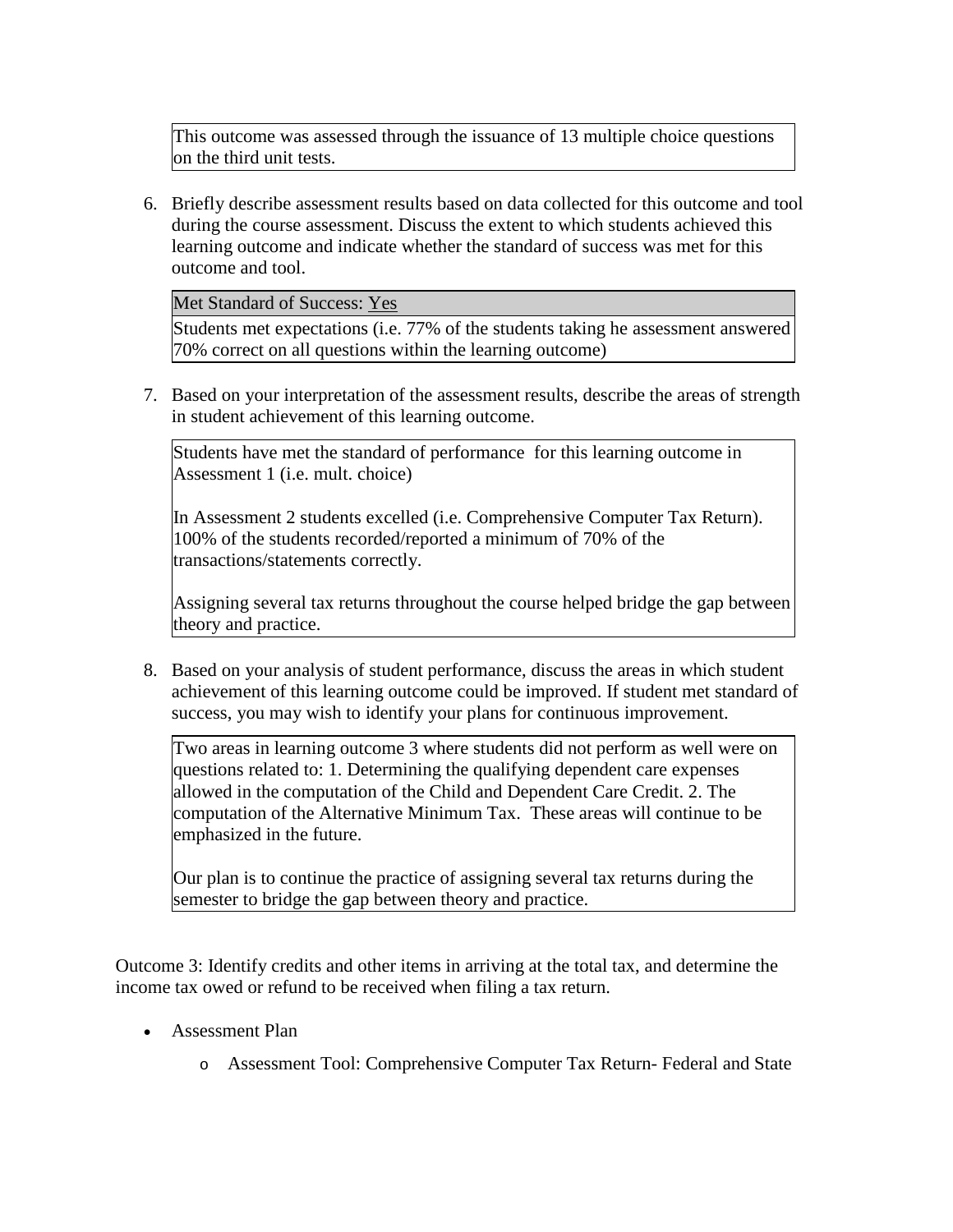- o Assessment Date: Winter 2013
- o Course section(s)/other population: All sections
- o Number students to be assessed: Random sample of 50% of students.
- o How the assessment will be scored: The assigned tax return will be evaluated with a problem answer key.
- o Standard of success to be used for this assessment: 70% of the students will record/report 70% of the transactions/statements correctly.
- o Who will score and analyze the data: Full-time Business Faculty
- 1. Indicate the Semester(s) and year(s) assessment data were collected for this report.

| Fall (indicate years below) below) | Winter (indicate years) | SP/SU (indicate years)<br>below) |
|------------------------------------|-------------------------|----------------------------------|
|                                    | 2017                    |                                  |

| # of students enrolled | # of students assessed |
|------------------------|------------------------|
|                        |                        |

3. If the number of students assessed differs from the number of students enrolled, please explain why all enrolled students were not assessed, e.g. absence, withdrawal, or did not complete activity.

There were a couple of reasons why the number of students assessed was different than the number students enrolled. Some students did not complete the Comprehensive Computer Tax return. Other students dropped the course and did not complete the assessment.

4. Describe how students from all populations (day students on campus, DL, MM, evening, extension center sites, etc.) were included in the assessment based on your selection criteria.

All students who completed the Comprehensive Computer Tax Return.

5. Describe the process used to assess this outcome. Include a brief description of this tool and how it was scored.

All students were assessed using a Comprehensive Computerized Tax Return using H&R Block software.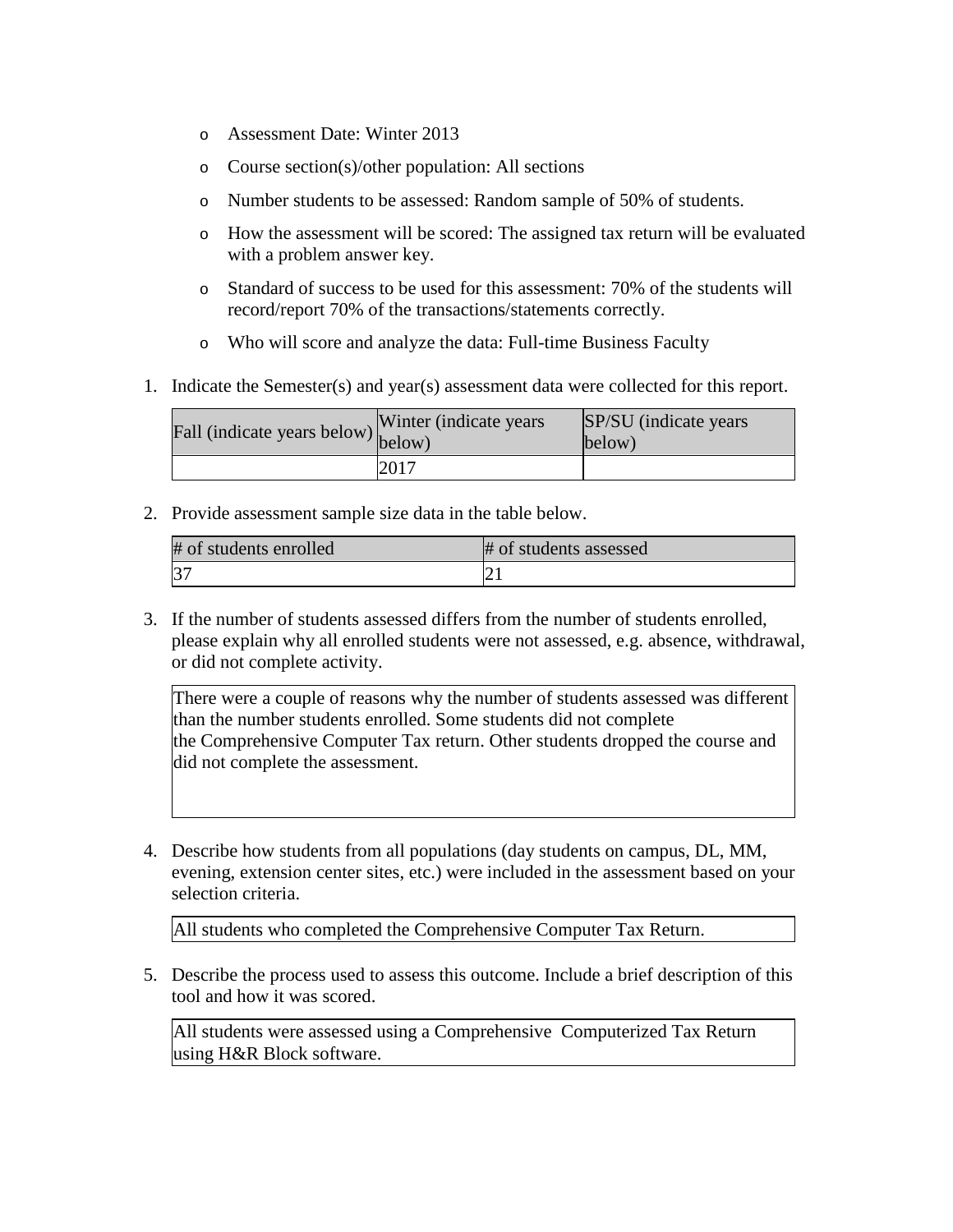6. Briefly describe assessment results based on data collected for this outcome and tool during the course assessment. Discuss the extent to which students achieved this learning outcome and indicate whether the standard of success was met for this outcome and tool.

Met Standard of Success: Yes

Students performed above expectations. 100% of the students recorded/reported a minimum of 70% of the transactions/statements correctly.

7. Based on your interpretation of the assessment results, describe the areas of strength in student achievement of this learning outcome.

Students have met the standard of performance for this learning outcome in Assessment 1 (i.e. mult. choice)

In Assessment 2 students excelled (i.e. Comprehensive Computer Tax Return). 100% of the students recorded/reported a minimum of 70% of the transactions/statements correctly.

Assigning several tax returns throughout the course helped bridge the gap between theory and practice.

8. Based on your analysis of student performance, discuss the areas in which student achievement of this learning outcome could be improved. If student met standard of success, you may wish to identify your plans for continuous improvement.

Two areas in learning outcome 3 where students did not perform as well were on questions related to: 1. Determining the qualifying dependent care expenses allowed in the computation of the Child and Dependent Care Credit. 2. The computation of the Alternative Minimum Tax. These areas will continue to be emphasized in the future.

Our plan is to continue the practice of assigning several tax returns during the semester to bridge the gap between theory and practice.

## **II. Course Summary and Action Plans Based on Assessment Results**

1. Describe your overall impression of how this course is meeting the needs of students. Did the assessment process bring to light anything about student achievement of learning outcomes that surprised you?

This course is meeting the needs of the students because it bridges the gap between theory and practice. In addition to learning the theory, each module is summarized through the assignment of a tax return prepared using H&R Block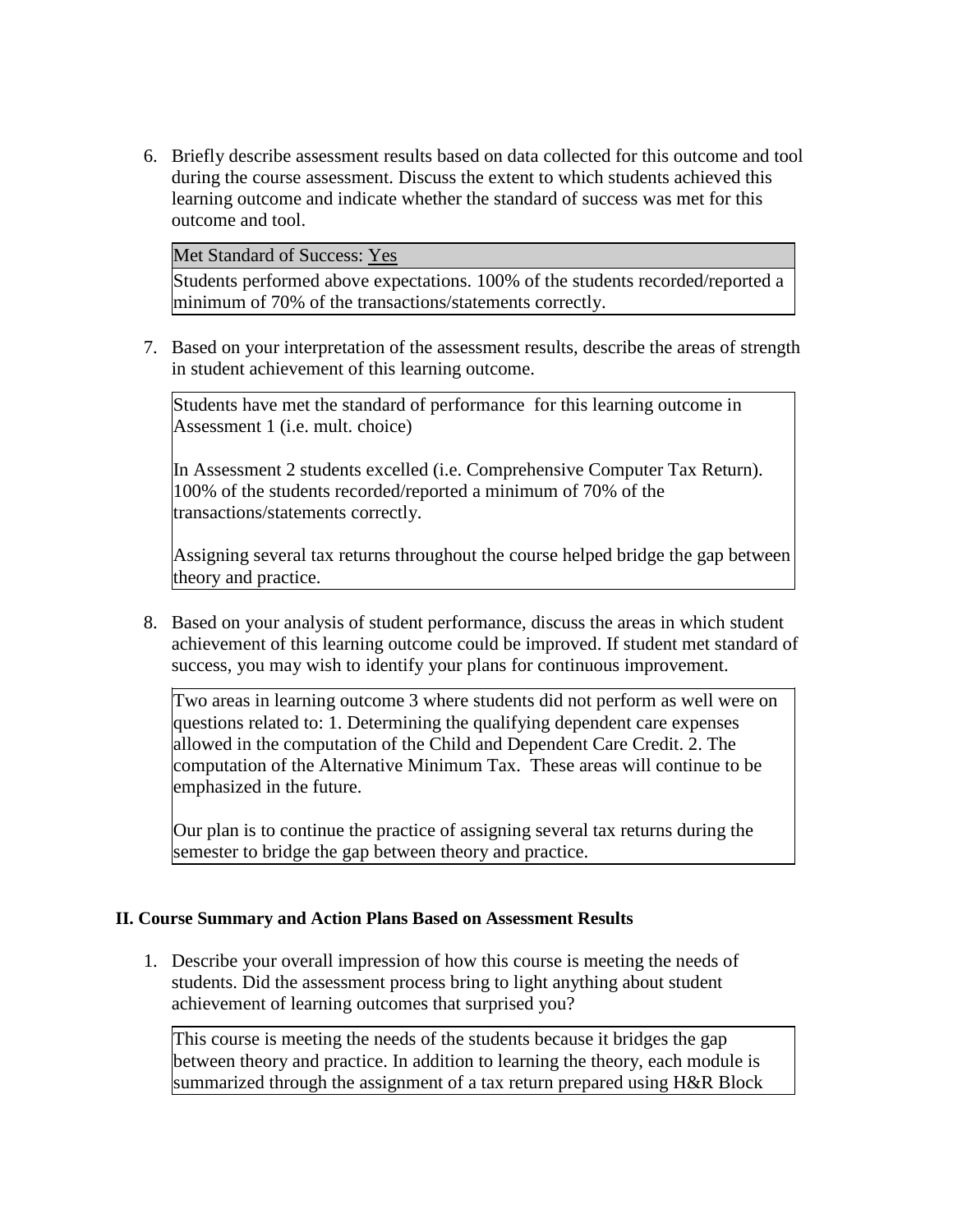Software. At the end of the semester a Comprehensive Computer Tax Return covering all of the learning outcomes is also assigned.

The assessment process did not surprise me. The results were very similar to the previous assessment.

2. Describe when and how this information, including the action plan, was or will be shared with Departmental Faculty.

The assessment results including the action plan will be shared with the Department in July of 2017.

3.

Intended Change(s)

| <b>Intended Change</b> | Description of the<br>change | Rationale | Implementation<br>Date |
|------------------------|------------------------------|-----------|------------------------|
| No changes intended.   |                              |           |                        |

- 4. Is there anything that you would like to mention that was not already captured?
	- 5.

# **III. Attached Files**

# Tax 101 Assessment Winter of 2017

| <b>Faculty/Preparer:</b>                                           | Mark Johnston Date: $07/19/2017$       |  |
|--------------------------------------------------------------------|----------------------------------------|--|
| <b>Department Chair:</b>                                           | Julianne Davies Date: 07/21/2017       |  |
| <b>Dean:</b>                                                       | Eva Samulski <b>Date:</b> $08/01/2017$ |  |
| <b>Assessment Committee Chair: Michelle Garey Date: 10/24/2017</b> |                                        |  |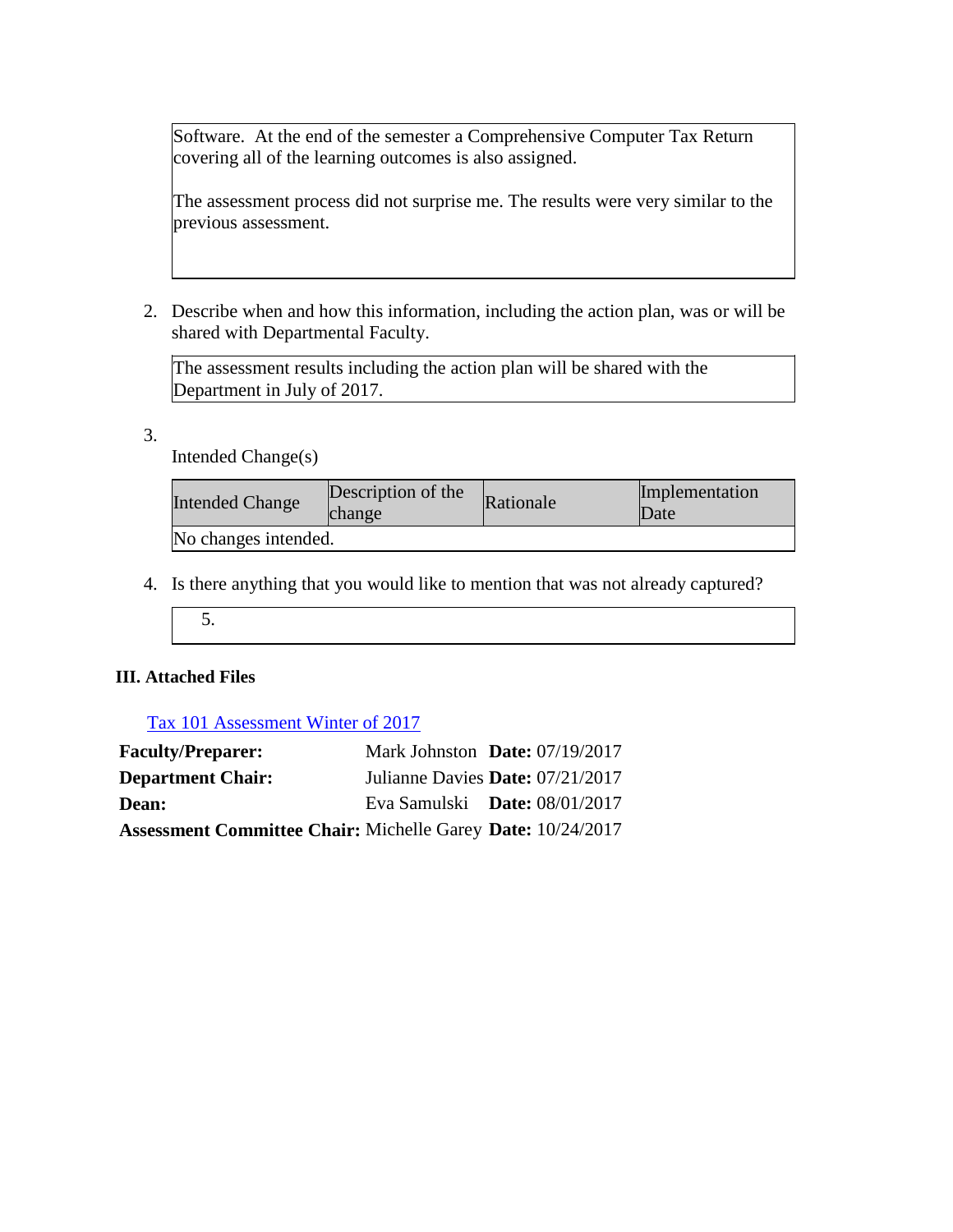**Course Assessment Report Washtenaw Community College**

| Discipline                                   | <b>Course Number</b> | Title                                                  |
|----------------------------------------------|----------------------|--------------------------------------------------------|
| Tax                                          | 101                  | TAX 101 09/05/2013-<br>Income Taxes for<br>Individuals |
| Division                                     | Department           | <b>Faculty Preparer</b>                                |
| <b>Business and Computer</b><br>Technologies | <b>Business</b>      | <b>Mark Johnston</b>                                   |
| Date of Last Filed Assessment Report         |                      |                                                        |

### **I. Assessment Results per Student Learning Outcome**

Outcome 1: Determine the correct filing status and identify income and expenses included in Adjusted Gross Income.

- Assessment Plan
	- o Assessment Tool: Multiple choice questions from selected unit tests.
	- o Assessment Date: Winter 2013
	- o Course section(s)/other population: All sections
	- o Number students to be assessed: All students
	- o How the assessment will be scored: The multiple choice section of the assessment will be blind-scored through the use of an answer key.
	- o Standard of success to be used for this assessment: For the multiple-choice section, success will be demonstrated when at least 70% of the students score a minimum of 70% on all questions assessed within this learning outcome.
	- o Who will score and analyze the data: Full-time Business Faculty
- 1. Indicate the Semester(s) and year(s) assessment data were collected for this report.

| Fall (indicate years below) below) | Winter (indicate years) | SP/SU (indicate years)<br>below) |
|------------------------------------|-------------------------|----------------------------------|
|                                    | 2013                    |                                  |

2. Provide assessment sample size data in the table below.

| # of students enrolled | # of students assessed |
|------------------------|------------------------|
| $\vert 4 \vert$        |                        |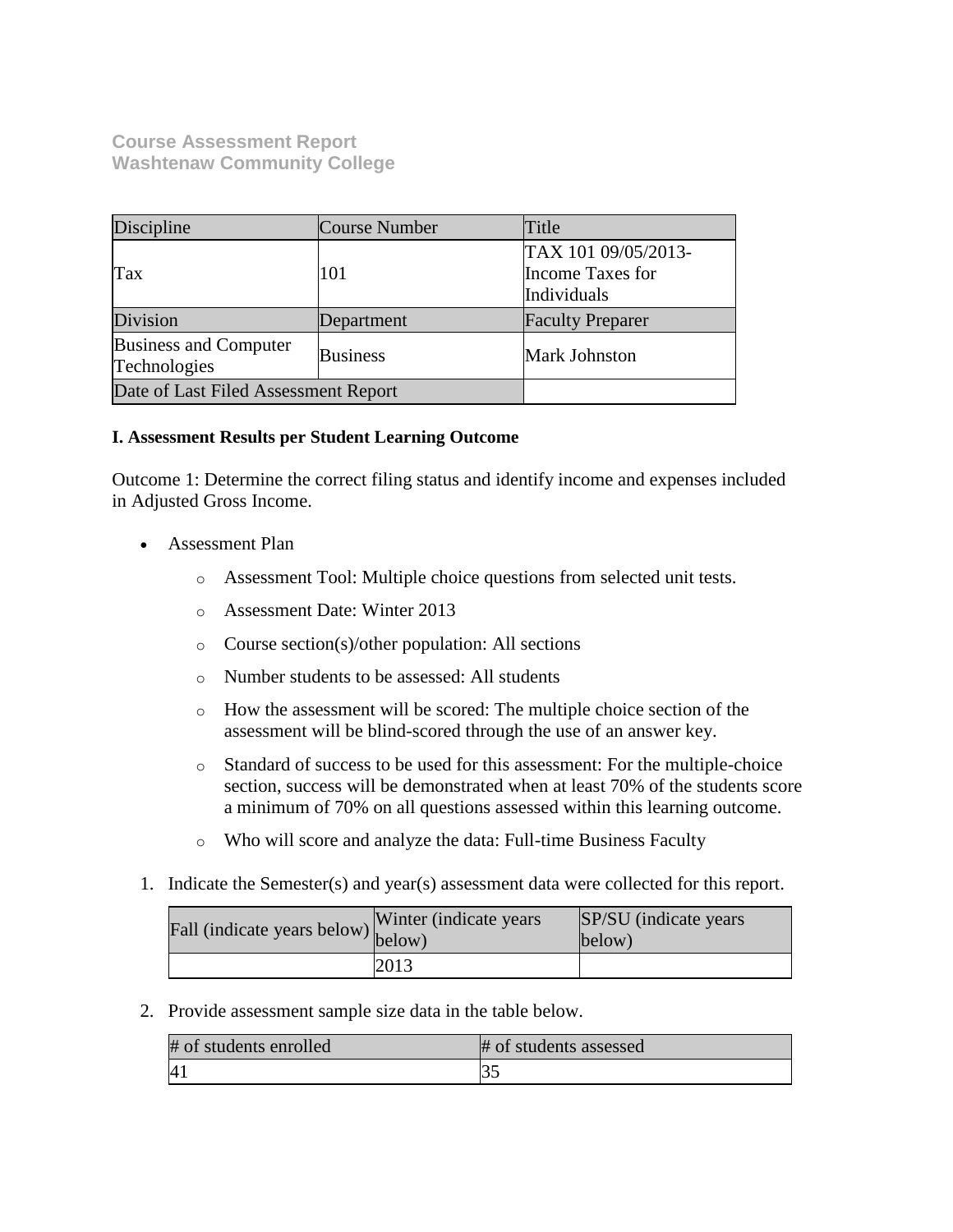3. If the number of students assessed differs from the number of students enrolled, please explain why all enrolled students were not assessed, e.g. absence, withdrawal, or did not complete activity.

6 students in the two sections did not attend class and were not assessed.

4. Describe how students from all populations (day students on campus, DL, MM, evening, extension center sites, etc.) were included in the assessment based on your selection criteria.

All students who attended class in both sections were assessed.

5. Describe the process used to assess this outcome. Include a brief description of this tool and how it was scored.

This outcome was assessed through the issuance of 17 multiple choice on two unit tests. Students answered questions through the use of a scantron.

6. Briefly describe assessment results based on data collected for this outcome and tool during the course assessment. Discuss the extent to which students achieved this learning outcome and indicate whether the standard of success was met for this outcome and tool.

Met Standard of Success: Yes

Students met expectations (i.e. 76% of the students answered at a minimum of 70% correct on all questions within that learning outcome).

7. Based on your interpretation of the assessment results, describe the areas of strength in student achievement of this learning outcome.

Students performed at a high level on this learning outcome as evidenced by the fact that 76% of the students answered at a minimum of 70% correct on all questions within the learning outcome for the objective question portion of the assessment. On the cumulative tax return portion of the assessment, 94% of the students recorded/reported a minimum of 70% of the transactions/statements correctly.

8. Based on your analysis of student performance, discuss the areas in which student achievement of this learning outcome could be improved. If student met standard of success, you may wish to identify your plans for continuous improvement.

Students have met the standard of success for this learning outcome. Assigning several tax returns throughout the course helped bridge the gap between theory and practice. Our plan is to continue this practice in the future.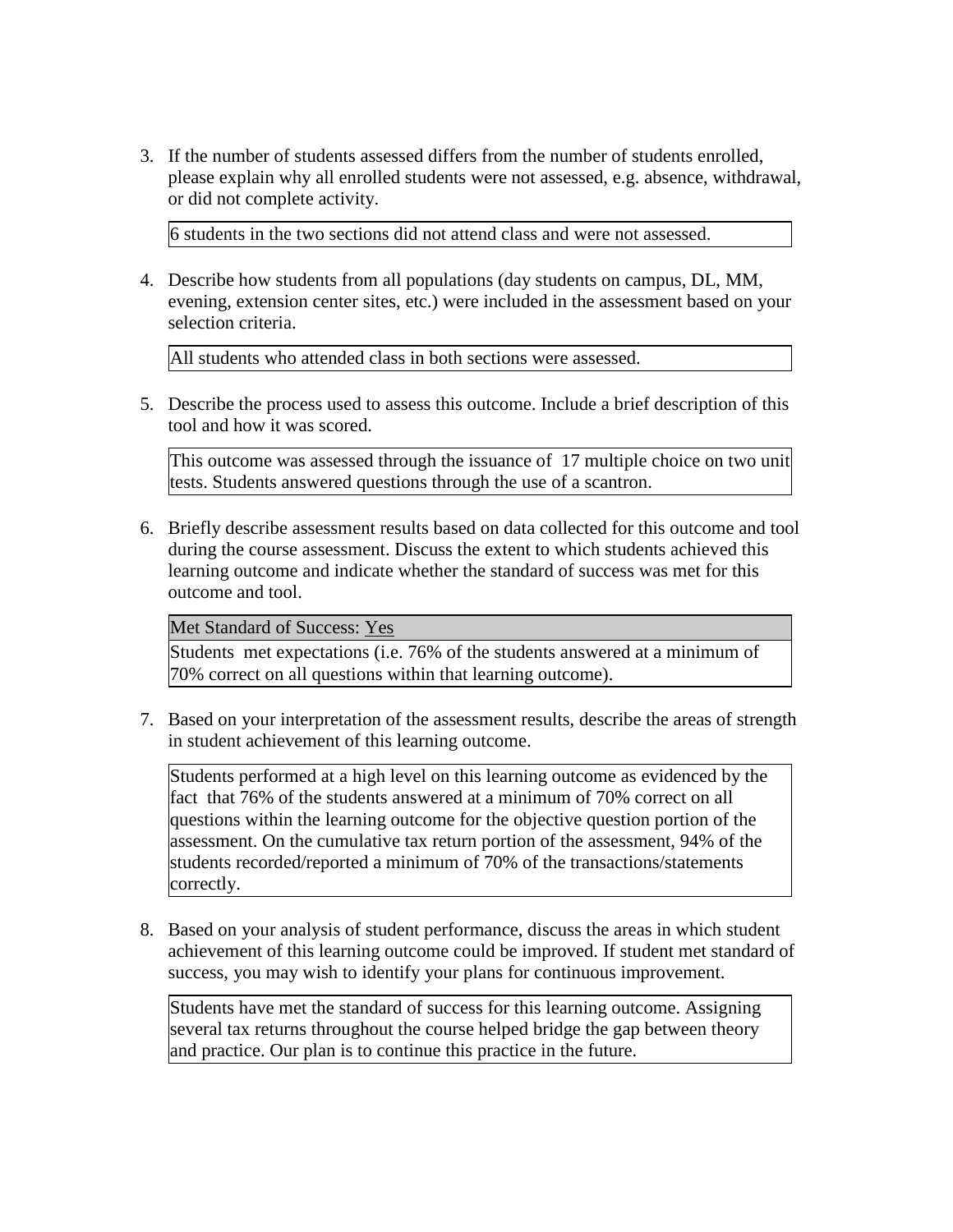Outcome 2: Identify the deductions included in arriving at Taxable Income.

- Assessment Plan
	- o Assessment Tool: Multiple choice questions from selected unit tests.
	- o Assessment Date: Winter 2013
	- o Course section(s)/other population: All sections
	- o Number students to be assessed: All students
	- o How the assessment will be scored: The multiple choice section of the assessment will be blind-scored through the use of an answer key.
	- o Standard of success to be used for this assessment: For the multiple-choice section, success will be demonstrated when at least 70% of the students score a minimum of 70% on all questions assessed within this learning outcome.
	- o Who will score and analyze the data: Full-time Business Faculty
- 1. Indicate the Semester(s) and year(s) assessment data were collected for this report.

| Fall (indicate years below) below) | Winter (indicate years) | SP/SU (indicate years)<br>below) |
|------------------------------------|-------------------------|----------------------------------|
|                                    | 2013                    |                                  |

2. Provide assessment sample size data in the table below.

| # of students enrolled | # of students assessed |
|------------------------|------------------------|
| $\vert 4 \vert$        |                        |

3. If the number of students assessed differs from the number of students enrolled, please explain why all enrolled students were not assessed, e.g. absence, withdrawal, or did not complete activity.

6 students in the two sections did not attend class and were not assessed.

4. Describe how students from all populations (day students on campus, DL, MM, evening, extension center sites, etc.) were included in the assessment based on your selection criteria.

All students who attended class in both sections were assessed.

5. Describe the process used to assess this outcome. Include a brief description of this tool and how it was scored.

This outcome was assessed through the issuance of 16 multiple choice on two unit tests. Students answered questions through the use of a scantron.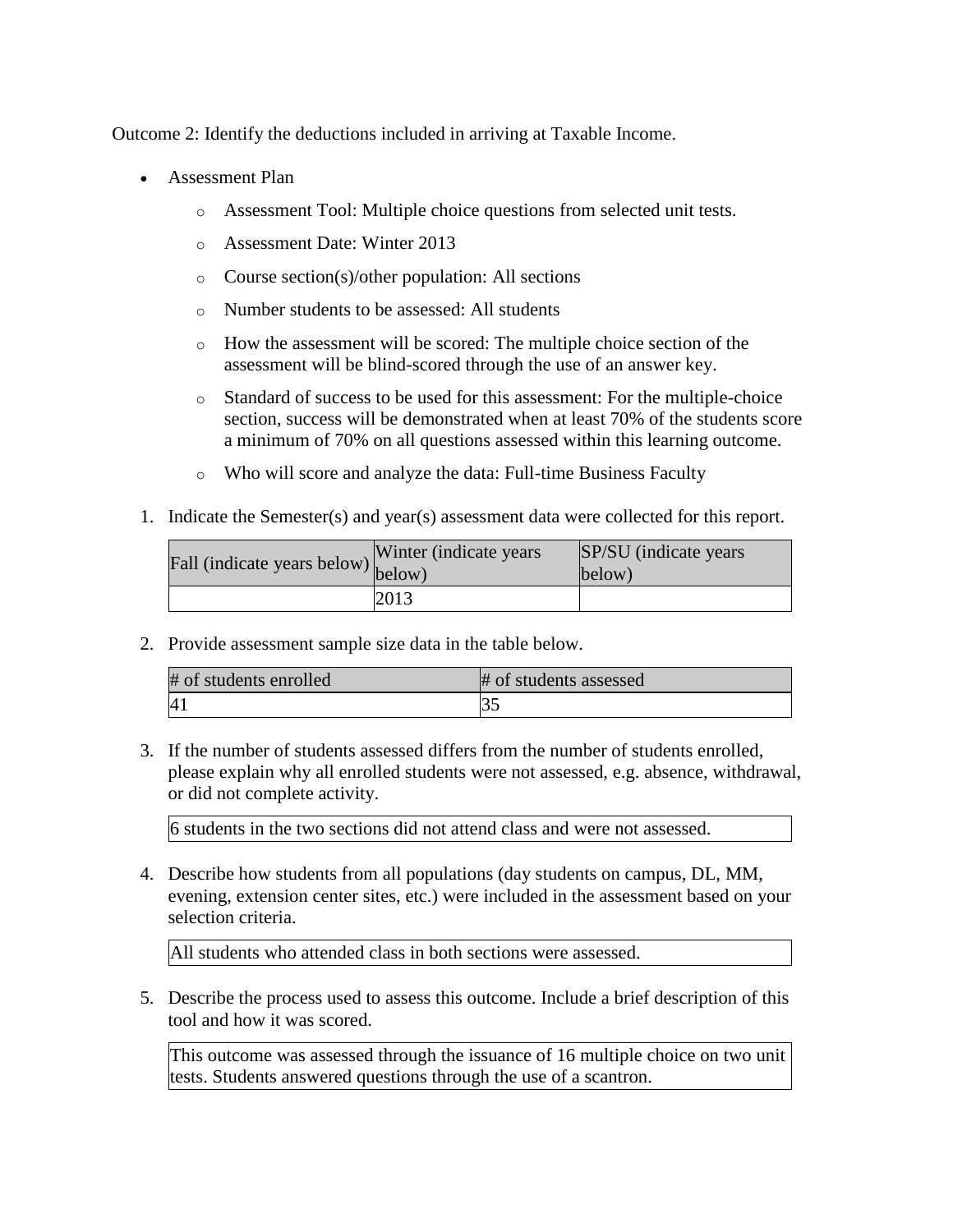6. Briefly describe assessment results based on data collected for this outcome and tool during the course assessment. Discuss the extent to which students achieved this learning outcome and indicate whether the standard of success was met for this outcome and tool.

Met Standard of Success: Yes

Students performed above expectations (i.e. 88% of the students answered at a minimum of 70% correct on all questions within that learning outcome).

7. Based on your interpretation of the assessment results, describe the areas of strength in student achievement of this learning outcome.

Students performed at a high level on this learning outcome as evidenced by the fact that 88% of the students answered at a minimum of 70% correct on all questions within the learning outcome for the objective question portion of the assessment. On the cumulative tax return portion of the assessment, 94% of the students recorded/reported a minimum of 70% of the transactions/statements correctly.

8. Based on your analysis of student performance, discuss the areas in which student achievement of this learning outcome could be improved. If student met standard of success, you may wish to identify your plans for continuous improvement.

Students have met the standard of success for this learning outcome. Assigning several tax returns throughout the course helped bridge the gap between theory and practice. Our plan is to continue this practice in the future.

Outcome 3: Identify credits and other items in arriving at the total tax, and determine the income tax owed or refund to be received when filing a tax return.

- Assessment Plan
	- o Assessment Tool: Multiple choice questions from selected unit tests.
	- o Assessment Date: Winter 2013
	- o Course section(s)/other population: All sections
	- o Number students to be assessed: All students
	- o How the assessment will be scored: The multiple choice section of the assessment will be blind-scored through the use of an answer key.
	- o Standard of success to be used for this assessment: For the multiple-choice section, success will be demonstrated when at least 70% of the students score a minimum of 70% on all questions assessed within this learning outcome.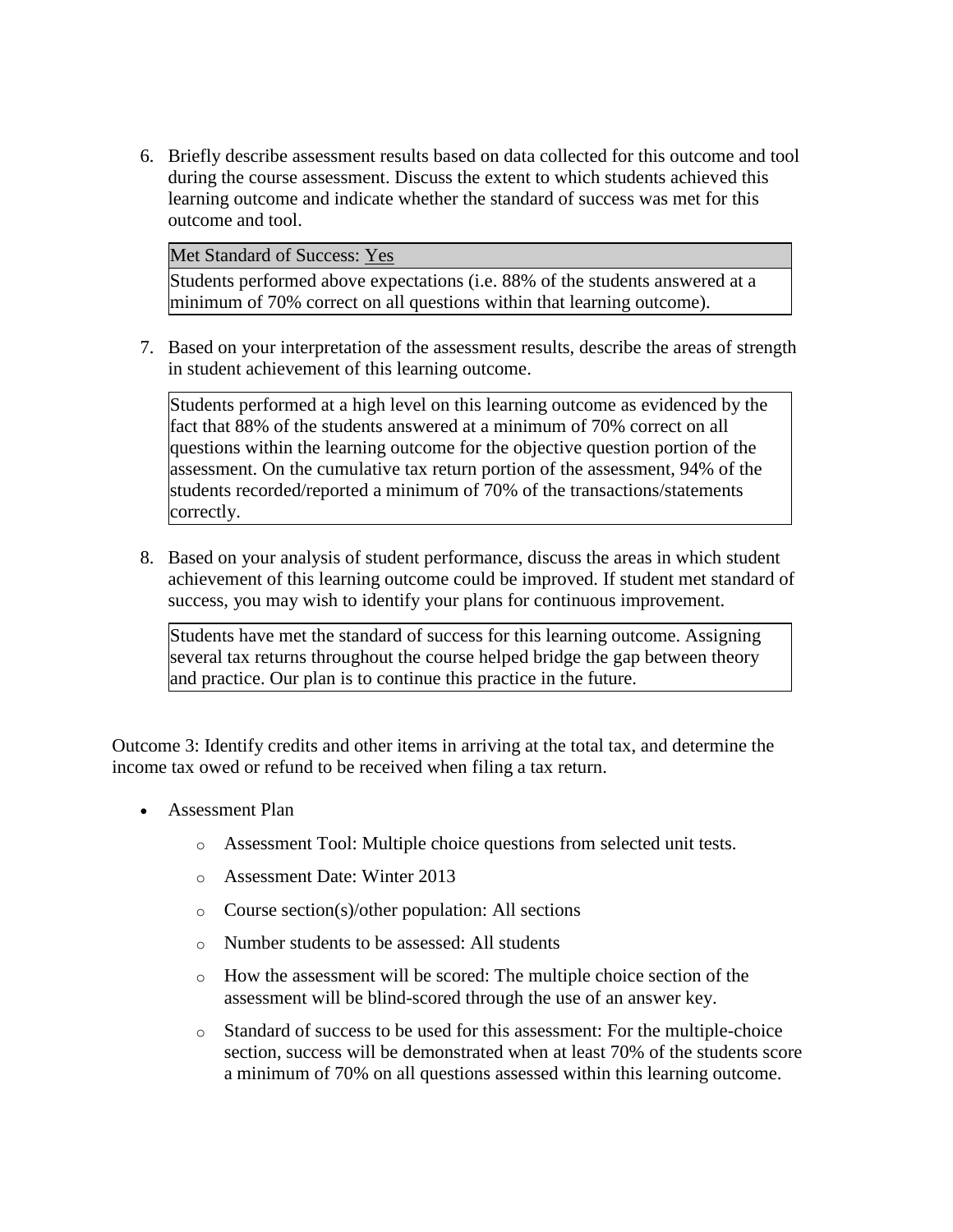- o Who will score and analyze the data: Full-time Business Faculty
- 1. Indicate the Semester(s) and year(s) assessment data were collected for this report.

| $\angle$ all (indicate years below) $\begin{bmatrix} 1 & 1 \\ 1 & 1 \end{bmatrix}$ | Winter (indicate years) | SP/SU (indicate years)<br>below) |
|------------------------------------------------------------------------------------|-------------------------|----------------------------------|
|                                                                                    | 2013                    |                                  |

| # of students enrolled | # of students assessed |
|------------------------|------------------------|
|                        |                        |

3. If the number of students assessed differs from the number of students enrolled, please explain why all enrolled students were not assessed, e.g. absence, withdrawal, or did not complete activity.

6 students in the two sections did not attend class and were not assessed.

4. Describe how students from all populations (day students on campus, DL, MM, evening, extension center sites, etc.) were included in the assessment based on your selection criteria.

All students who attended class in both sections were assessed.

5. Describe the process used to assess this outcome. Include a brief description of this tool and how it was scored.

This outcome was assessed through the issuance of 15 multiple choice on two unit tests. Students answered questions through the use of a scantron.

6. Briefly describe assessment results based on data collected for this outcome and tool during the course assessment. Discuss the extent to which students achieved this learning outcome and indicate whether the standard of success was met for this outcome and tool.

Met Standard of Success: Yes

Students performed above expectations (i.e. 100% of the students answered at a minimum of 70% correct on all questions within that learning outcome).

7. Based on your interpretation of the assessment results, describe the areas of strength in student achievement of this learning outcome.

Students performed at a high level on this learning outcome as evidenced by the fact that 100% of the students answered at a minimum of 70% correct on all questions within the learning outcome for the objective question portion of the assessment. On the cumulative tax return portion of the assessment, 83% of the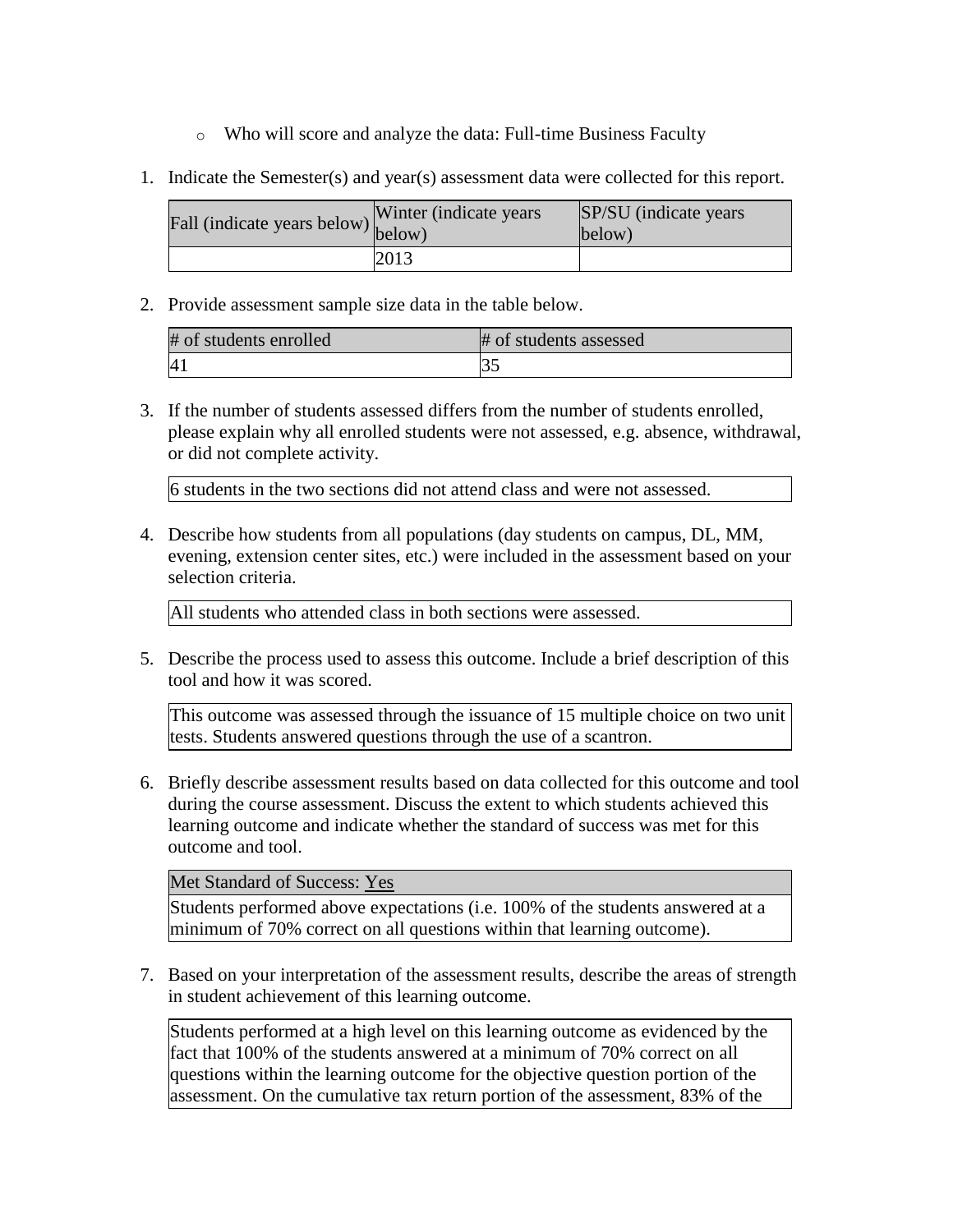students recorded/reported a minimum of 70% of the transactions/statements correctly.

8. Based on your analysis of student performance, discuss the areas in which student achievement of this learning outcome could be improved. If student met standard of success, you may wish to identify your plans for continuous improvement.

Students have met the standard of success for this learning outcome. Assigning several tax returns throughout the course helped bridge the gap between theory and practice. Our plan is to continue this practice in the future.

Outcome 1: Determine the correct filing status and identify income and expenses included in Adjusted Gross Income.

- Assessment Plan
	- o Assessment Tool: Comprehensive Computer Tax Return- Federal and State
	- o Assessment Date: Winter 2013
	- o Course section(s)/other population: All sections
	- o Number students to be assessed: random sample of 50% of students
	- o How the assessment will be scored: The assigned tax return will be evaluated with a problem answer key.
	- o Standard of success to be used for this assessment: 70% of the students will record/report 70% of the transactions/statements correctly.
	- o Who will score and analyze the data: Full-time Business Faculty
- 1. Indicate the Semester(s) and year(s) assessment data were collected for this report.

| Fall (indicate years below) below) | Winter (indicate years) | SP/SU (indicate years)<br>below) |
|------------------------------------|-------------------------|----------------------------------|
|                                    | 2013                    |                                  |

2. Provide assessment sample size data in the table below.

| # of students enrolled | # of students assessed |
|------------------------|------------------------|
| $\overline{A}$         |                        |

3. If the number of students assessed differs from the number of students enrolled, please explain why all enrolled students were not assessed, e.g. absence, withdrawal, or did not complete activity.

6 students in the two sections did not attend class and were not assessed.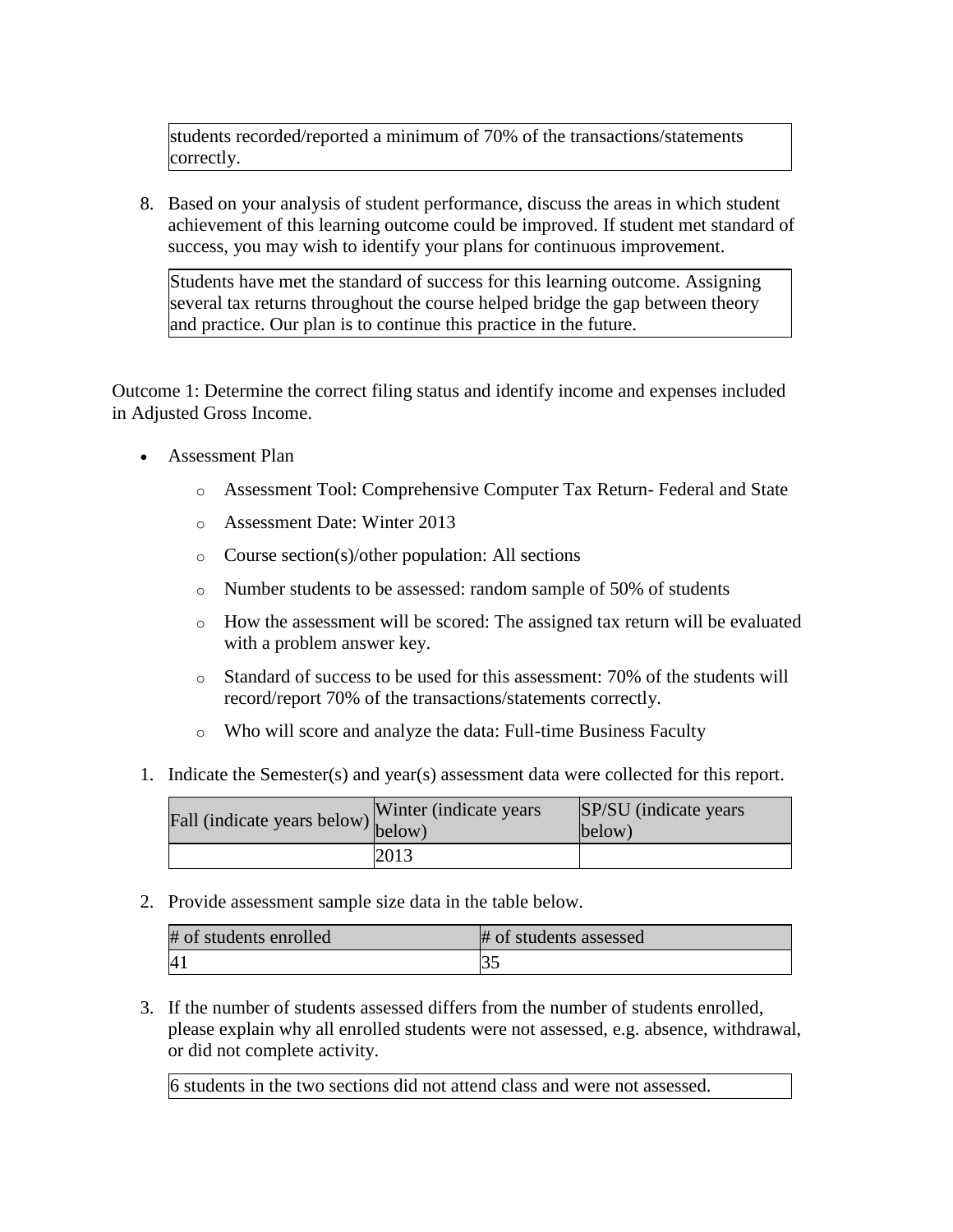4. Describe how students from all populations (day students on campus, DL, MM, evening, extension center sites, etc.) were included in the assessment based on your selection criteria.

All students who attended class in both sections were assessed.

5. Describe the process used to assess this outcome. Include a brief description of this tool and how it was scored.

All students were assessed using a cumulative tax return on computer software. This assessmennt was scored through a cumualtive tax return answer key.

6. Briefly describe assessment results based on data collected for this outcome and tool during the course assessment. Discuss the extent to which students achieved this learning outcome and indicate whether the standard of success was met for this outcome and tool.

Met Standard of Success: Yes

Students performed above expectations. 94% of the students recorded/reported a minimum of 70% of the transactions/statements correctly.

7. Based on your interpretation of the assessment results, describe the areas of strength in student achievement of this learning outcome.

Students performed at a high level on this learning outcome as evidenced by the fact that 76% of the students answered at a minimum of 70% correct on all questions within the learning outcome for the objective question portion of the assessment. On the cumulative tax return portion of the assessment, 94% of the students recorded/reported a minimum of 70% of the transactions/statements correctly.

8. Based on your analysis of student performance, discuss the areas in which student achievement of this learning outcome could be improved. If student met standard of success, you may wish to identify your plans for continuous improvement.

Students have met the standard of success for this learning outcome. Assigning several tax returns throughout the course helped bridge the gap between theory and practice. Our plan is to continue this practice in the future.

Outcome 2: Identify the deductions included in arriving at Taxable Income.

- Assessment Plan
	- o Assessment Tool: Comprehensive Computer Tax Return- Federal and State.
	- o Assessment Date: Winter 2013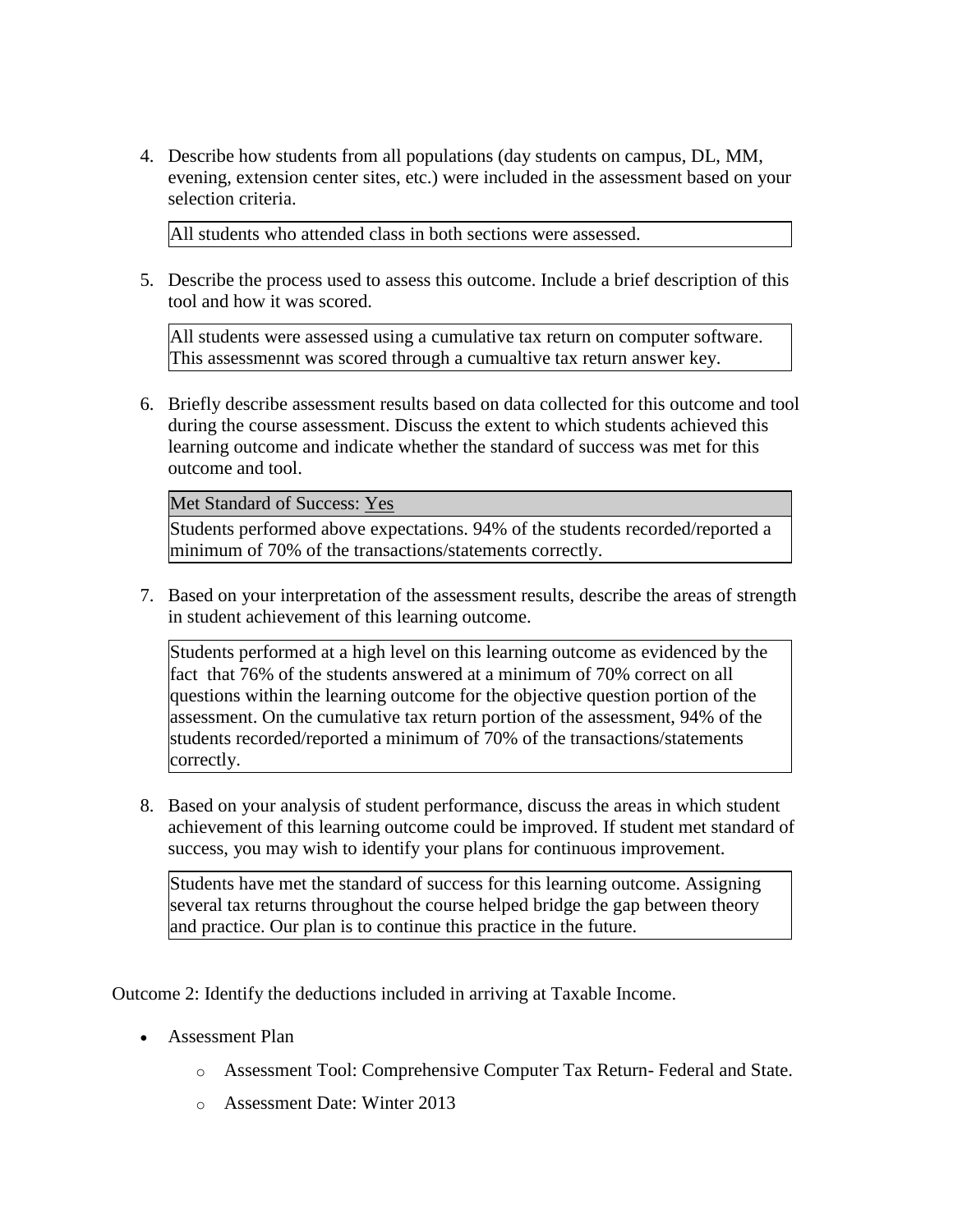- o Course section(s)/other population: All sections
- o Number students to be assessed: random sample of 50% of students
- $\circ$  How the assessment will be scored: The assigned tax return will be evaluated with a problem answer key.
- o Standard of success to be used for this assessment: 70% of the students will record/report 70% of the transactions/statements correctly.
- o Who will score and analyze the data: Full-time Business Faculty
- 1. Indicate the Semester(s) and year(s) assessment data were collected for this report.

| Fall (indicate years below) below) | Winter (indicate years) | SP/SU (indicate years)<br>below) |
|------------------------------------|-------------------------|----------------------------------|
|                                    | 2013                    |                                  |

| # of students enrolled | # of students assessed |
|------------------------|------------------------|
| $\overline{A}$         |                        |

3. If the number of students assessed differs from the number of students enrolled, please explain why all enrolled students were not assessed, e.g. absence, withdrawal, or did not complete activity.

6 students in the two sections did not attend class and were not assessed.

4. Describe how students from all populations (day students on campus, DL, MM, evening, extension center sites, etc.) were included in the assessment based on your selection criteria.

All students who attended class in both sections were assessed.

5. Describe the process used to assess this outcome. Include a brief description of this tool and how it was scored.

All students were assessed using a cumulative tax return on computer software. This assessmennt was scored through a cumualtive tax return answer key.

6. Briefly describe assessment results based on data collected for this outcome and tool during the course assessment. Discuss the extent to which students achieved this learning outcome and indicate whether the standard of success was met for this outcome and tool.

Met Standard of Success: Yes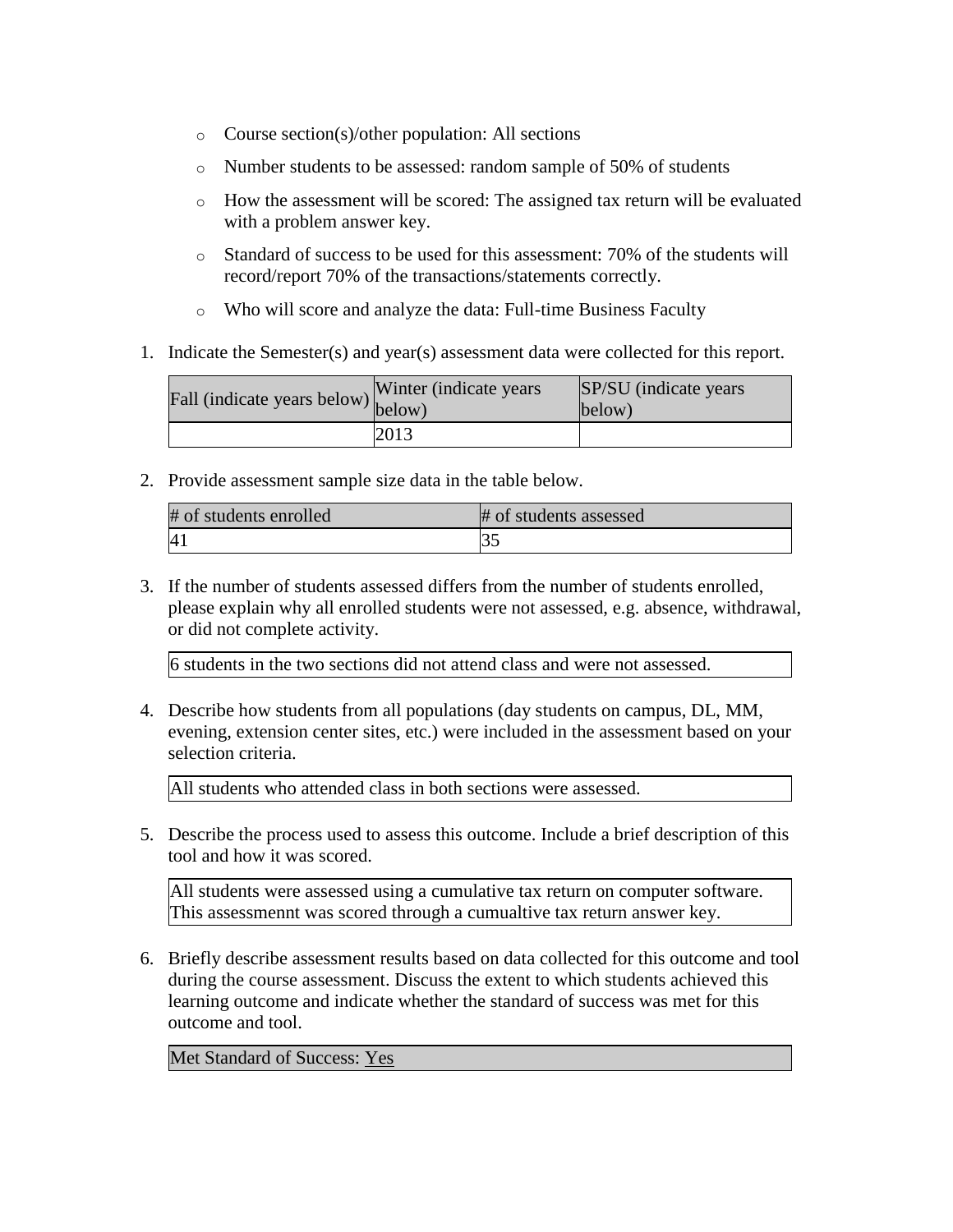Students performed above expectations. 94% of the students recorded/reported a minimum of 70% of the transactions/statements correctly.

7. Based on your interpretation of the assessment results, describe the areas of strength in student achievement of this learning outcome.

Students performed at a high level on this learning outcome as evidenced by the fact that 88% of the students answered at a minimum of 70% correct on all questions within the learning outcome for the objective question portion of the assessment. On the cumulative tax return portion of the assessment, 94% of the students recorded/reported a minimum of 70% of the transactions/statements correctly.

8. Based on your analysis of student performance, discuss the areas in which student achievement of this learning outcome could be improved. If student met standard of success, you may wish to identify your plans for continuous improvement.

Students have met the standard of success for this learning outcome. Assigning several tax returns throughout the course helped bridge the gap between theory and practice. Our plan is to continue this practice in the future.

Outcome 3: Identify credits and other items in arriving at the total tax, and determine the income tax owed or refund to be received when filing a tax return.

- Assessment Plan
	- o Assessment Tool: Comprehensive Computer Tax Return- Federal and State
	- o Assessment Date: Winter 2013
	- o Course section(s)/other population: All sections
	- o Number students to be assessed: Random sample of 50% of students.
	- o How the assessment will be scored: The assigned tax return will be evaluated with a problem answer key.
	- o Standard of success to be used for this assessment: 70% of the students will record/report 70% of the transactions/statements correctly.
	- o Who will score and analyze the data: Full-time Business Faculty
- 1. Indicate the Semester(s) and year(s) assessment data were collected for this report.

| rall (indicate years below) below) | Winter (indicate years) | SP/SU (indicate years)<br>below) |
|------------------------------------|-------------------------|----------------------------------|
|                                    | 2013                    |                                  |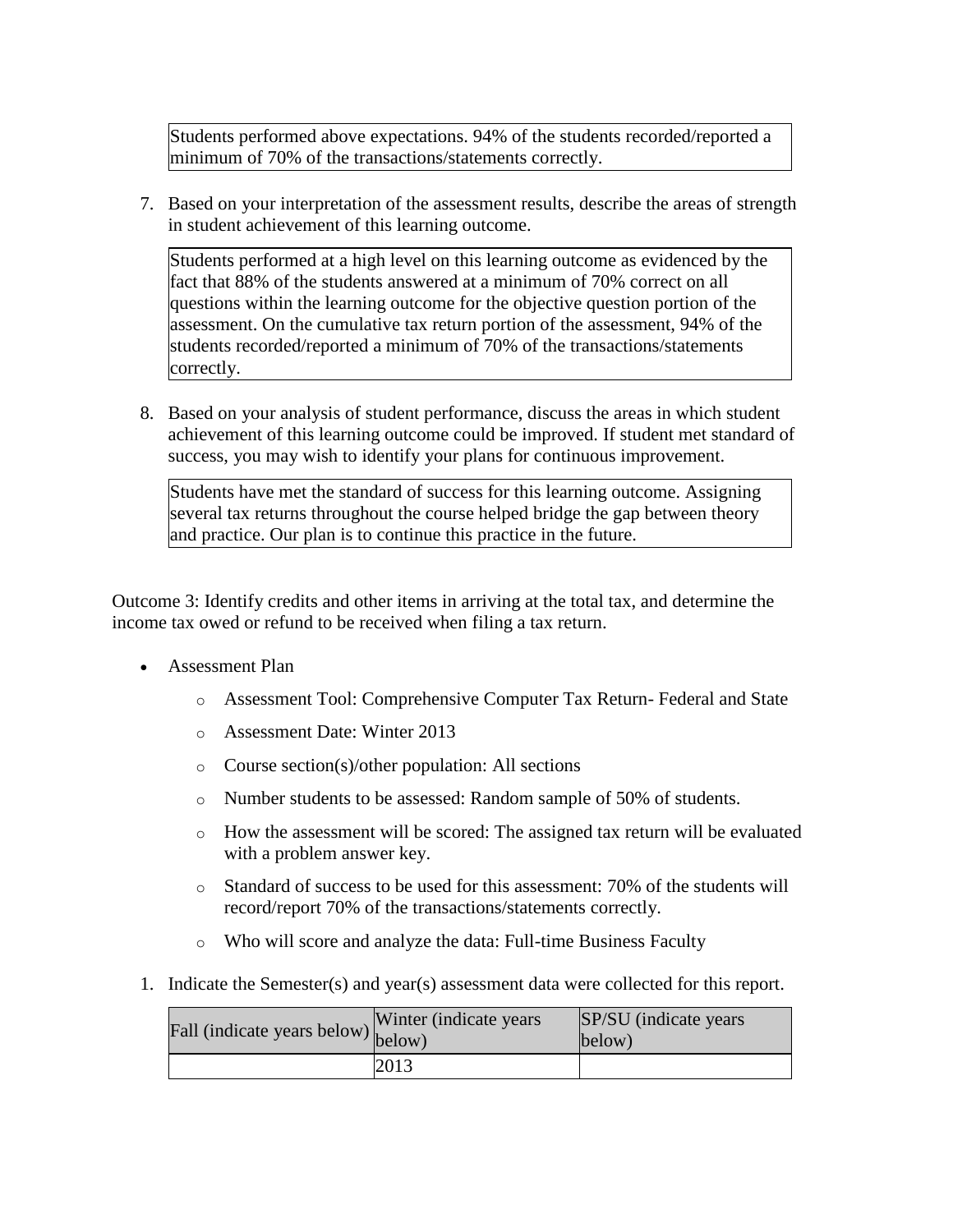| # of students enrolled | # of students assessed |
|------------------------|------------------------|
| 4 <sub>1</sub>         |                        |

3. If the number of students assessed differs from the number of students enrolled, please explain why all enrolled students were not assessed, e.g. absence, withdrawal, or did not complete activity.

6 students in the two sections did not attend class and were not assessed.

4. Describe how students from all populations (day students on campus, DL, MM, evening, extension center sites, etc.) were included in the assessment based on your selection criteria.

All students who attended class in both sections were assessed.

5. Describe the process used to assess this outcome. Include a brief description of this tool and how it was scored.

All students were assessed using a cumulative tax return on computer software. This assessmennt was scored through a cumualtive tax return answer key.

6. Briefly describe assessment results based on data collected for this outcome and tool during the course assessment. Discuss the extent to which students achieved this learning outcome and indicate whether the standard of success was met for this outcome and tool.

Met Standard of Success: Yes

Students performed above expectations. 83% of the students recorded/reported a minimum of 70% of the transactions/statements correctly.

7. Based on your interpretation of the assessment results, describe the areas of strength in student achievement of this learning outcome.

Students performed at a high level on this learning outcome as evidenced by the fact that 100% of the students answered at a minimum of 70% correct on all questions within the learning outcome for the objective question portion of the assessment. On the cumulative tax return portion of the assessment, 83% of the students recorded/reported a minimum of 70% of the transactions/statements correctly.

8. Based on your analysis of student performance, discuss the areas in which student achievement of this learning outcome could be improved. If student met standard of success, you may wish to identify your plans for continuous improvement.